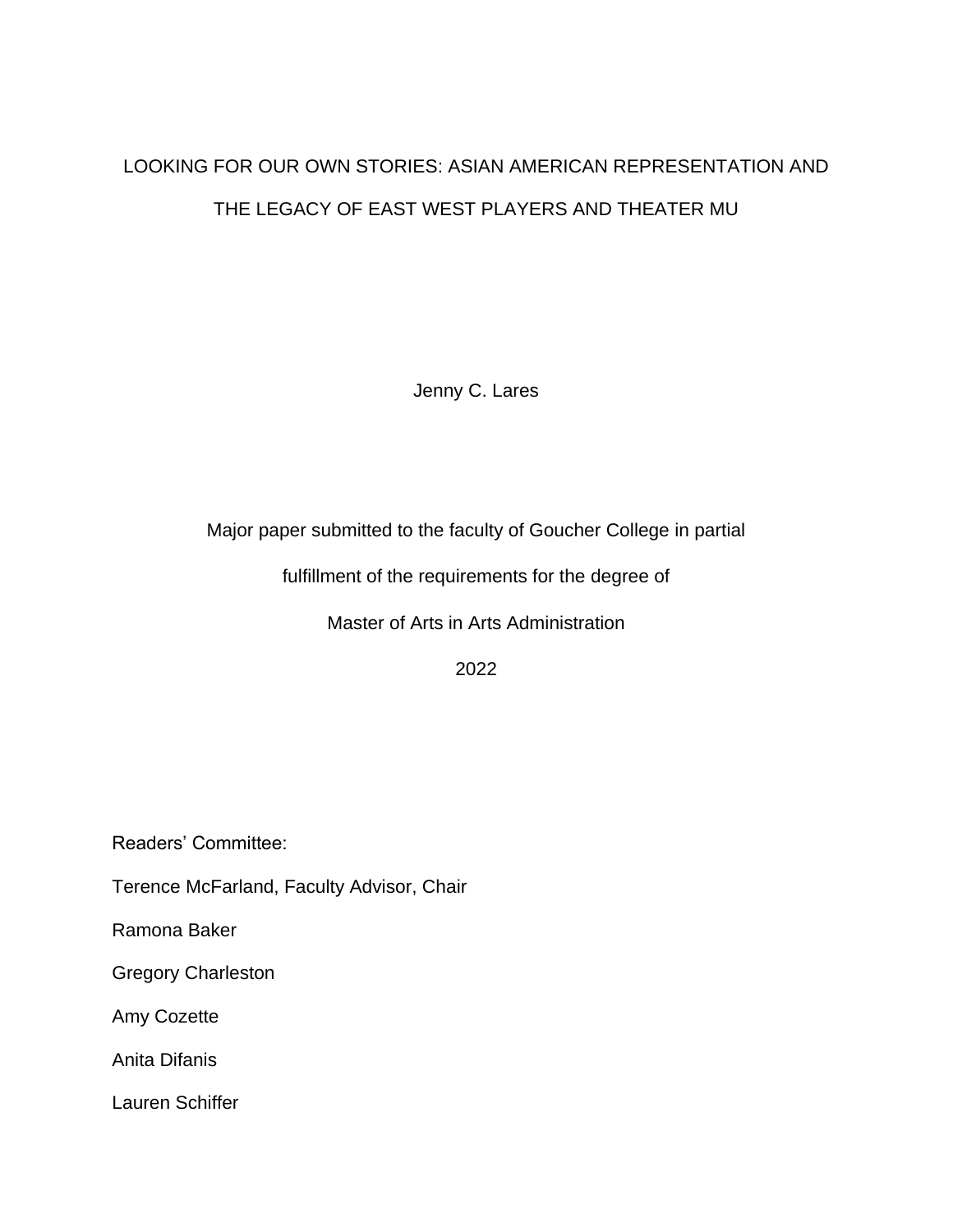*Images could be very powerful. The first time I heard Chris and Joanne<sup>1</sup> sing, something opened inside me. I had never thought of myself that way—a grain of sand, in the belly of a monster, a yellow pearl—descended from a line of courageous workers who built railroads, endured great hardships, faced exclusion acts, were not allowed to own property or to marry outside our race, raised by women who slaved in sweatshops.*

*It's hard to explain why it affects me so deeply, but it is like "seeing" for the first time. Seeing that we didn't have to fit into someone else's world, into someone else's image. Learning about our own history, our own culture, one that had been hidden for a long time. It is -- like finding a piece of myself. I learn how to write my Chinese name. I begin looking for my own stories.* 

— Gordon Lee, "Parting the Wild Horse's Mane: Asian-American Images and the Asian Media Collective—A One Act Readable Play," *Asian Americans: The Movement and the Moment*, Edited by Steve Louie and Glenn K. Omatsu, 2006

In February 2020, four plays by Asian American playwrights premiered in New

York City: Lauren Yee's *Cambodian Rock Band* at the Signature Theatre, Christopher Chen's *The Headlands* at the Lincoln Center, Celine Song's *Endlings* at the New York Theatre Workshop, and Haruna Lee's *Suicide Forest* at Ma-Yi Theater Company. It was an unprecedented moment in Asian American theatre history. It was a moment to be celebrated—a visible, tangible sign of progress in the decades-long struggle for inclusion and for greater diversity on America's stages. But all four productions were halted due to the COVID-19 pandemic, and months later, what was meant to be a

<sup>1</sup> Lee is referring to Chris Iijima and Joanne Nobuko Miyamoto. Together with William "Charlie" Chin, they formed the group Yellow Pearl. In 1973, they released the album, *A Grain of Sand: Music for the Struggle of Asians in America*. It is widely recognized as the first album of Asian American music and is available online, folkways.si.edu/chris-kando-iijima-joanne-nobuko-miyamoto-charlie-chin/a-grain-of-sand-musicfor-the-struggle-by-asians-in-america/american-folk-protest/music/album/smithsonian.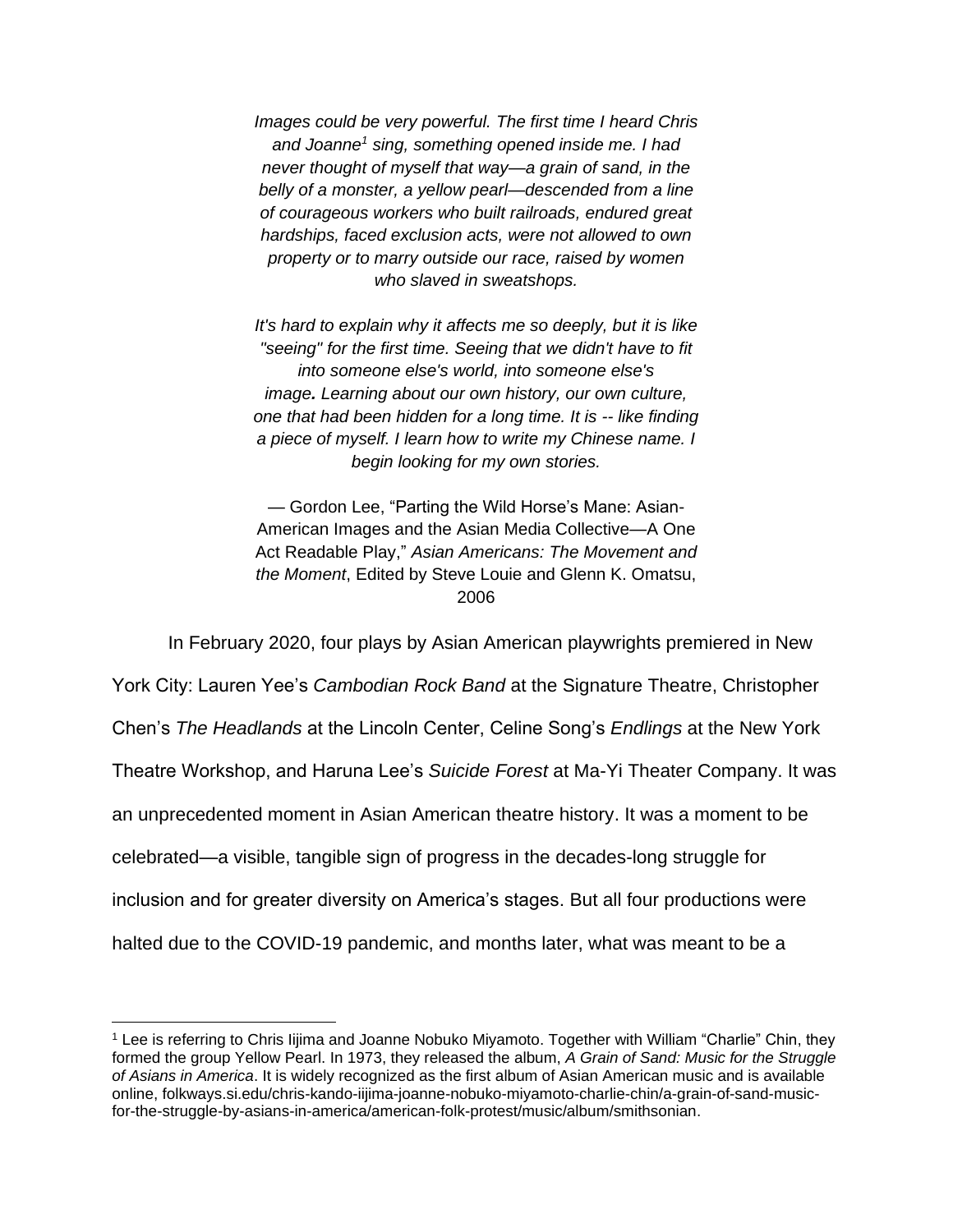celebration for Asian American theatremakers—and Asian Americans in general rapidly transformed into a haze of fear, confusion, anger, and defiance as hate incidents against Asian Americans began to rise in major cities across the US<sup>2</sup>.

Hate crimes against Asian Americans are not new, but the history of anti-Asian violence and sentiment in the US is not widely known—a history that begins in the middle of the nineteenth century after men from China began to arrive in the US by the thousands, lured by the promise of gold and the wages offered by railroad companies. Perceived as economic competition and as a "heathen race, unassimilable and alien to the American way of life" (Luo), they were killed or driven out of towns.

The erasure of this violent history, of Asian American history, broadly, and of Asian American people and their experiences is also reflected on America's stages. The Asian American Performers Action Coalition reports that in the 2018-2019 season in New York City, only 6.3% of all roles went to Asian American actors (*The Visibility Report*). David Henry Hwang was the first Asian American playwright to be produced on Broadway in 1988 with the play, *M Butterfly*. It would be thirty years until Young Jean Lee became the first Asian American woman playwright to be produced on Broadway. Several popular musicals about Asians or Asian Americans that continue to be produced are not written by Asian Americans nor do they take place in the US, such as *Miss Saigon, Pacific Overtures,* and *The King and I*.

<sup>2</sup> According to *The New York Times*, the number of hate crimes against Asian Americans reported to the police jumped from 3 in 2019 to 28 in 2020 in New York City. Similar spikes occurred in other cities such as Los Angeles, Boston, and Dallas. For more information, refer to

www.nytimes.com/interactive/2021/04/03/us/anti-asian-attacks.html. According to Stop AAPI Hate, 10,905 hate incidents were reported on the website, stopaapihate.org, from March 19, 2020 to December 2021.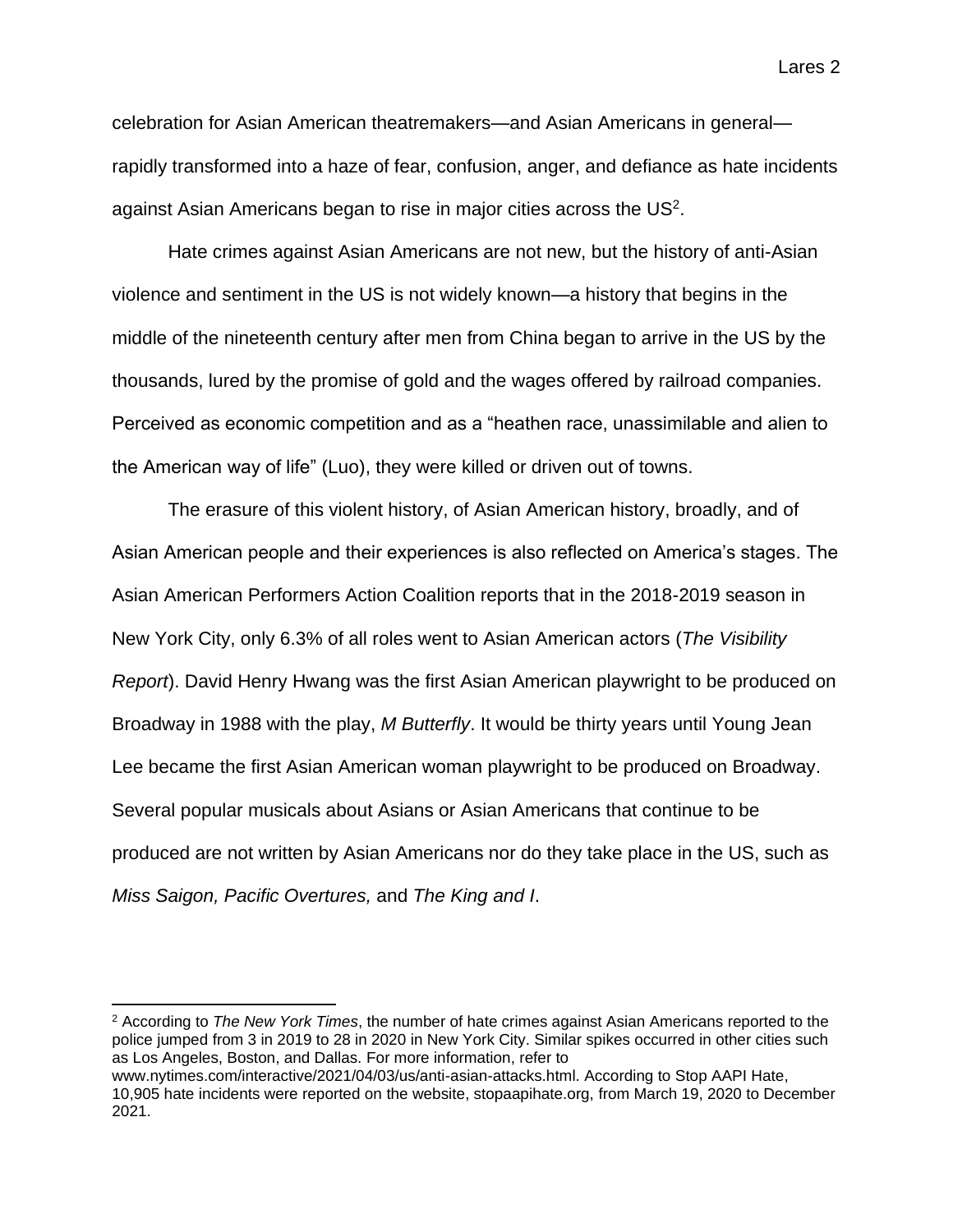Asian American theatres have been nurturing Asian American artists and telling Asian American stories since 1965. Theatres such as East West Players in Los Angeles; Asian American Theater Company in San Francisco; Pan Asian Repertory Theatre, National Asian American Theatre Company, and Ma-Yi Theater Company in New York City; Northwest Asian American Theater in Seattle; and Theater Mu<sup>3</sup> in Minneapolis were born out of a need for Asian Americans to be seen as complex humans, to tell their own stories, and to carve out space in a field that excluded them or relegated them to minor, often stereotypical, racist roles. As Ralph Peña, the Artistic Director of Ma-Yi Theater Company states, the work of Asian American theatres is to "tell Asian stories from Asian artists, with Asian agency and centering Asian lives, therefore humanizing Asian lives….so when we do that, it's harder to choke somebody on the subway until they're unconscious" (Tran).

This paper focuses on two Asian American theatres that were founded nearly thirty years apart in vastly different places in the US: East West Players in 1965 and Theater Mu in 1992. This paper draws attention to theatres that have an extensive legacy of serving their communities and producing relevant programming, explores common factors that have led to each theatre's stability and success, and interprets history through the lens of arts administration. As Asian American theatres, East West Players and Theater Mu are critical sites for negotiating identity and the evolving definition of (what it means to be) "Asian American," and their longevity has been powered by the resilience of Asian American artists and a vital commitment to representing their communities.

<sup>&</sup>lt;sup>3</sup> Mu (pronounced as "moo") is the "Korean pronunciation of the Chinese character for the shaman/artist/warrior who connects the heavens and the earth through the tree of life" ("Mission").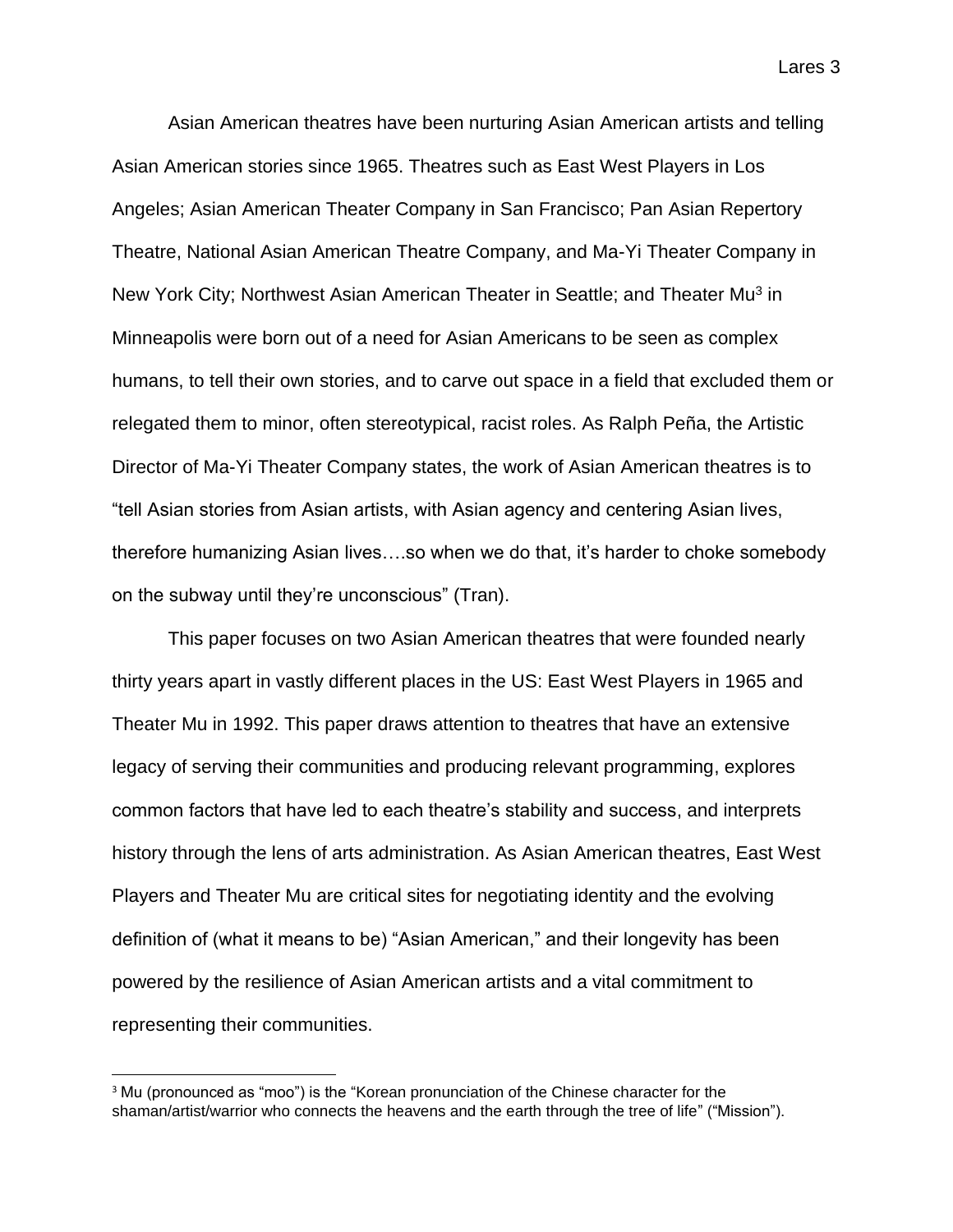### **Origin Stories**

The origin stories of East West Players and Theater Mu were informed by the demographics of their location and the time and place in which they were established. In 1960, the Asian population in Los Angeles County was 115,000, approximately 2% of the total county population, and were of Chinese, Japanese, and Filipino descent (Ong and Azores 2-5). East West Players was founded in 1965 by nine actors: Mako, Rae Creevey, Beulah Quo, Soon-Tek Oh, James Hong, Pat Li, June Kim, Guy Lee, and Yet Lock. They established East West Players "to create roles beyond the stereotypical parts they were offered in mainstream Hollywood" ("About East"). Mako, the first artistic director, once said in an interview that after years of lamenting the lack of nonstereotypical roles for Asian American actors, "we said, 'we gotta do something…we gotta do things of *our choice'"* (Shimakawa 285)—thus, the first Asian American theatre company was born.

In 1992, Dong-il Lee, a graduate student at the University of Minnesota, approached playwright Rick Shiomi and Augsburg University professor Martha B. Johnson about starting an Asian American theatre company in the Twin Cities of Minneapolis and St. Paul. Diane Espaldon joined the group as managing director, and together they organized workshops and recruited Asian Americans wherever they met them—in the street, at restaurants, in college classes (Shiomi). At the time, Asian American theatre did not yet exist in Minnesota. Shiomi and the other founders cultivated a community of theatremakers by nurturing those with an interest in theatre regardless of whether they had formal training (Shiomi; Tung Crystal). Many of the first Asian Americans to join Theater Mu were Korean adoptees (Shiomi). Theater Mu's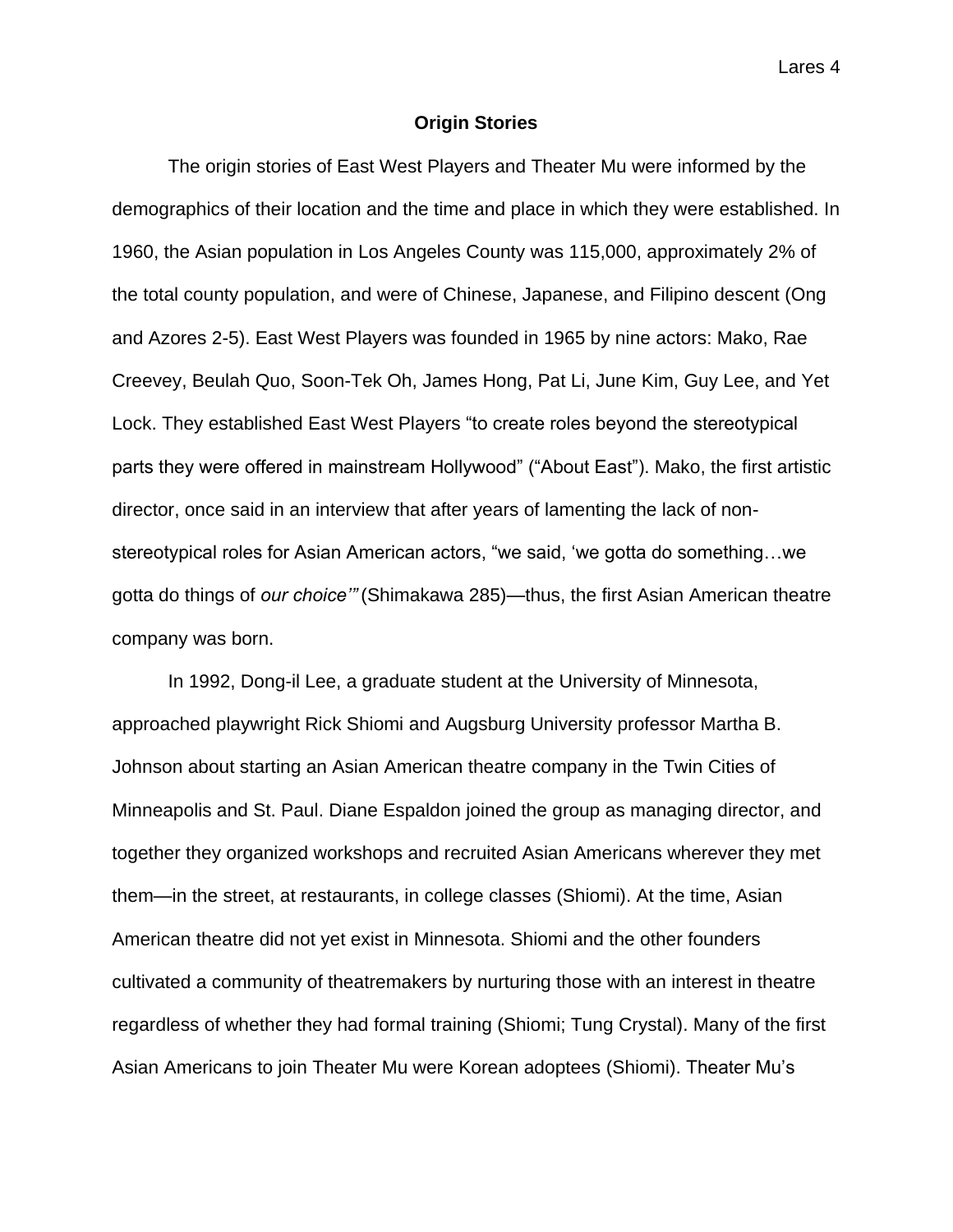seminal work was *Mask Dance*, a play about adoption, which premiered at the end of 1993 (Kim Lee 213). For Korean adoptees, it was the first time they had ever seen their story—and themselves—on stage that was not reinforcing a "white savior" narrative (Leo).

The demographics of the Midwest, and specifically of Minnesota, have been profoundly shaped by US wars in Asia and the changes to US immigration policy after 1965. In 1990, the total Asian population in Minnesota was 76,952, with the Hmong<sup>4</sup> making up 22% of the population, followed by Koreans at 15%, and Vietnamese at 12% (United States). The transnational adoption of Korean children began in 1953, after an armistice divided the Korean peninsula into North and South Korea. Over 10,000 Korean adoptees came to Minnesota as the state's "social service agencies were very active in the adoption network through the state's missionary connections in Asia," which started as early as 1850 (Lee 261, 256; Leo). According to history professor Erika Lee, it was the "American refugee resettlement policies following the end of the wars in Southeast Asia [that] brought tens of thousands of Southeast Asian refugees to the Midwest" (Lee 262). Due to the social service institutions and nonprofit organizations ready to assist in the resettlement process, many Hmong refugees settled in the Twin Cities and encouraged their relatives and friends to move to Minnesota from other states (Lee 262; Yang).

The origin stories of these two theatres molded each organization's focus and eventual reputation. East West Players became known as an actor's theatre and to this

<sup>4</sup> The Hmong people (pronounced "mong") are a distinct ethnic group with roots in ancient China. In the mid-1800s, they left China and moved to mountainous regions in Laos, Burma (Myanmar), Thailand, and Vietnam. More information about the Hmong people can be found on the Hmong Archives website, hmongarchives.org, and the Minnesota Historical Society website, www.mnhs.org/hmong.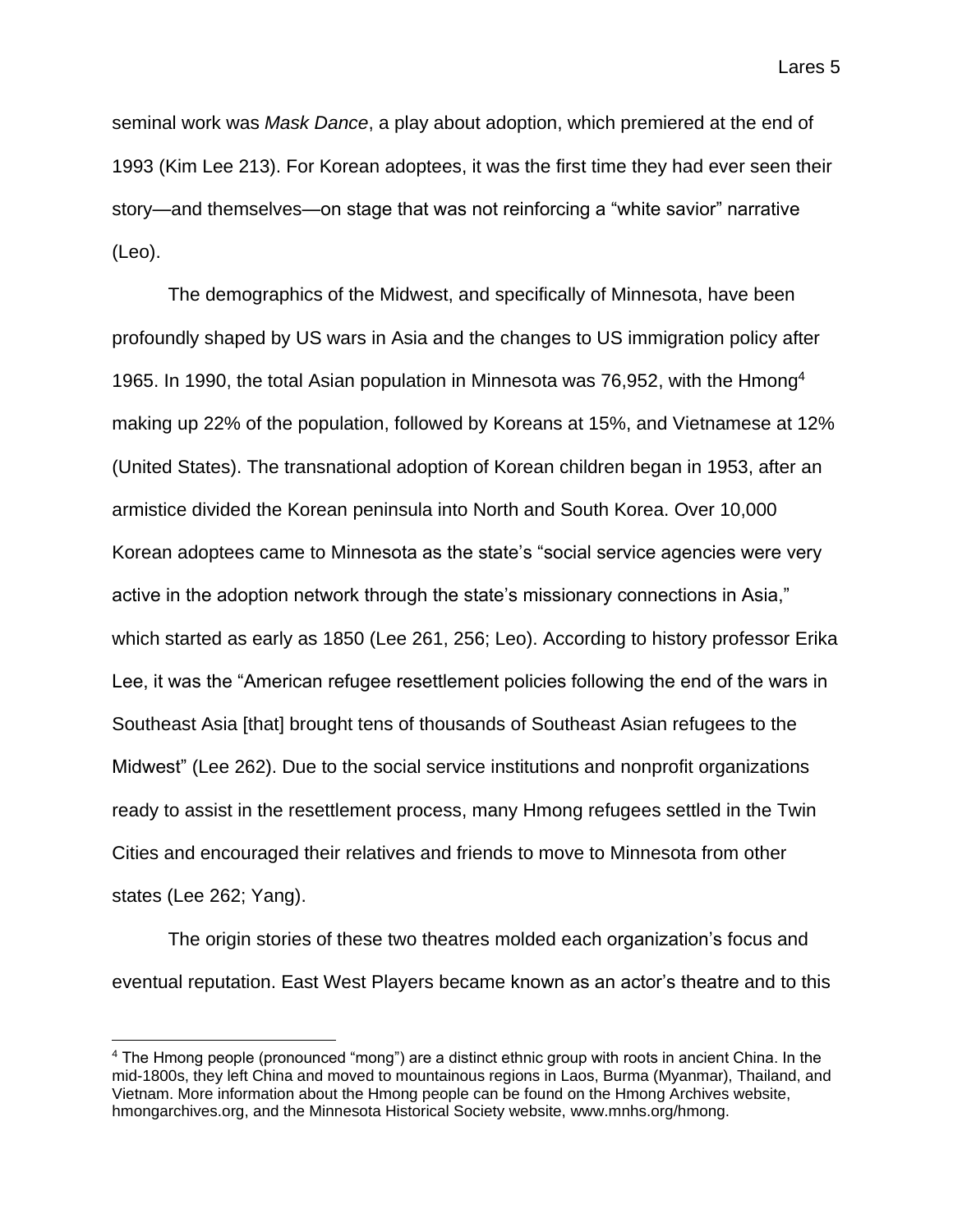day, developing actors of color is an integral part of its mission ("About East"). Theater Mu's productions emerged directly from the people who were part of the organization, and their production history boasts a dedication to local writers and artists ("Production History").

### **On Asian American Identity**

When East West Players was established, the idea of "Asian American" did not exist as a social identity or term. Despite Asians being present in the US for more than a century, the term "Asian American" is a rather recent invention, first coined in 1968 by college students in Berkeley, California, as a call for solidarity among people of Asian descent (Maeda 39; Kang 48; Wang 13). It was a "political alliance devoted to ending racism and imperialism" (Maeda 39). In the 1980s, "Asian Pacific American" was used to be inclusive of Native Hawaiians and Pacific Islanders, but drew criticism for obscuring the distinct histories between the groups (Wang 14). To preserve the distinctions, "Asian/Pacific Islander American" was used in the 1990s and changed again to "Asian American and Pacific Islander" in the 2000s to emphasize the distinctions (Wang 14) and as an attempt to create coalitions given their intersecting histories (Vu and Yang 16), especially with regard to colonization and US militarization.

Who, then, is part of the "Asian American" umbrella term and how do theatres define it? The term "Asian American" has become a primarily demographic marker<sup>5</sup>, "flattened and emptied of any blazing political rhetoric" (Park Hong 190). In 1960, the Asian population was 52% Japanese, 27% Chinese, 20% Filipino, 1% Korean, and 1%

<sup>5</sup> The US Census Bureau officially tracks twenty-one ethnic groups: Bangladeshi, Bhutanese, Burmese, Cambodian, Chinese, Filipino, Hmong, Indian, Indonesian, Japanese, Korean, Lao, Malaysian, Mongolian, Nepali, Okinawan, Pakistani, Sri Lankan, Taiwanese, Thai, and Vietnamese.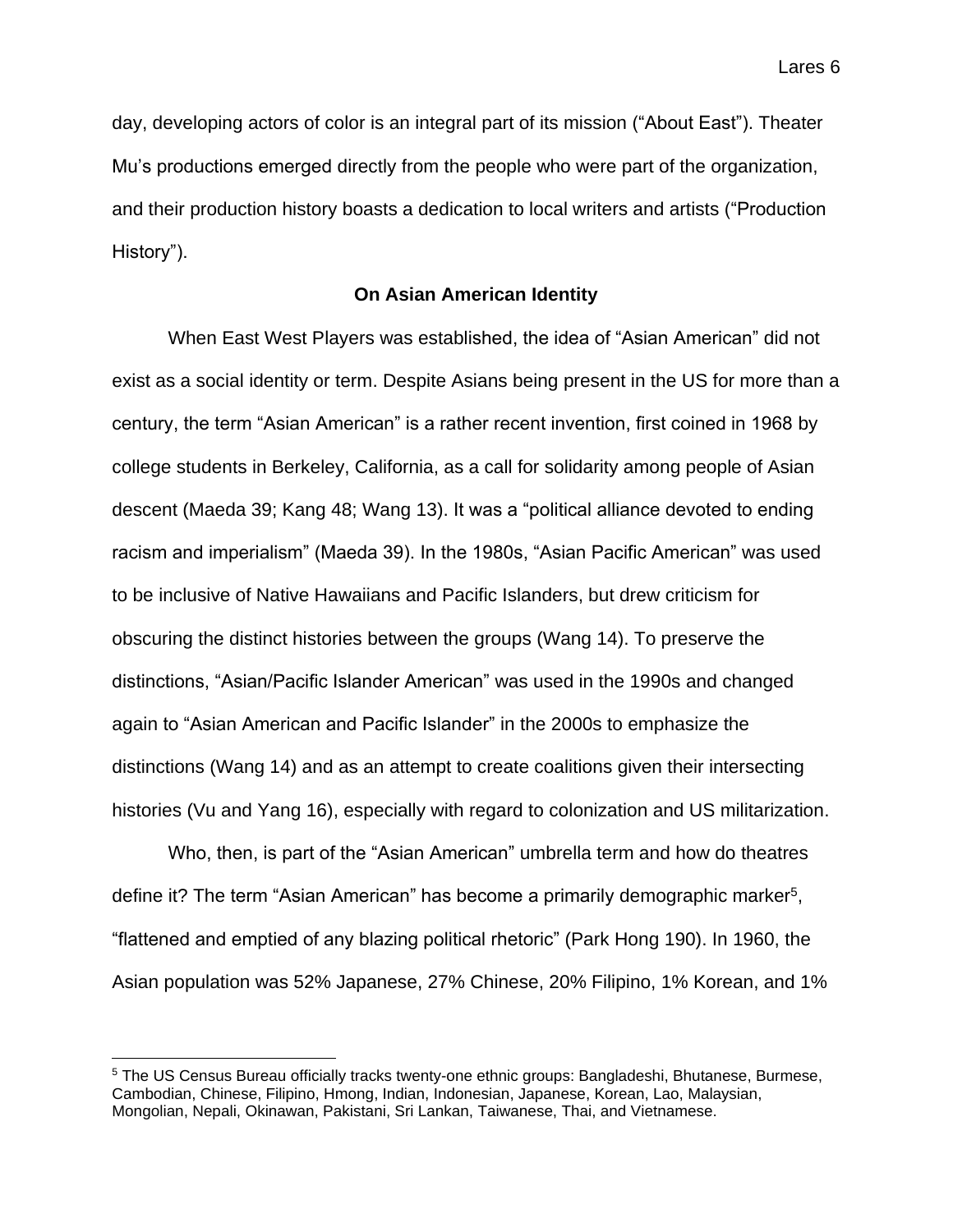Indian (Takaki 420). The Hart-Celler Act of 1965 lifted restrictions on immigration from "undesirable" countries, bringing millions of immigrants from Asia, Africa, and parts of Europe, and fundamentally altering the demographic fabric of the US (Kang 22; Takaki 420-448). This second wave of immigrants from Asia consisted mostly of professionals and people from cities, in contrast to the first wave of immigrants who were mostly farmers and from rural areas. By 1985, the Asian American population in the US increased to five million: 21% Chinese, 21% Filipino, 15% Japanese, 12% Vietnamese, 11% Korean, 10% Indian, 4% Laotian, 3% Cambodian, and 3% "other" (Takaki 420).

Today, Asian Americans are the fastest growing population in the US—a growth of 81% from 10.5 million in 2000 to 18.9 million in 2019 (Budiman and Ruiz). Based on the 2020 Census, approximately 19.9 million people identified as "Asian alone," and 4.1 million people identified as Asian in combination with another race, bringing the combined population to 24 million people (Jones et al.). A projection by the US Census Bureau suggests that the growth in population will stem from international migration as baby boomers age and the number of deaths outpace the number of births (Vespa et al. 2); if trends continue, most of the migration will come from Asia (Vespa et al. 9). Asian Americans also have the highest income disparity of any racial group in the US. From 1970 to 2016, Asians in the top 10% of income distribution made 10.7 times as much as Asians in the bottom 10%. This is in part due to the Hart-Celler Act with its emphasis on family reunification, the waves of refugees from Southeast Asia, and the Immigration Act of 1990, which increased the number of highly skilled workers moving to the US, especially those in the technology industry (Kochhar and Cilluffo).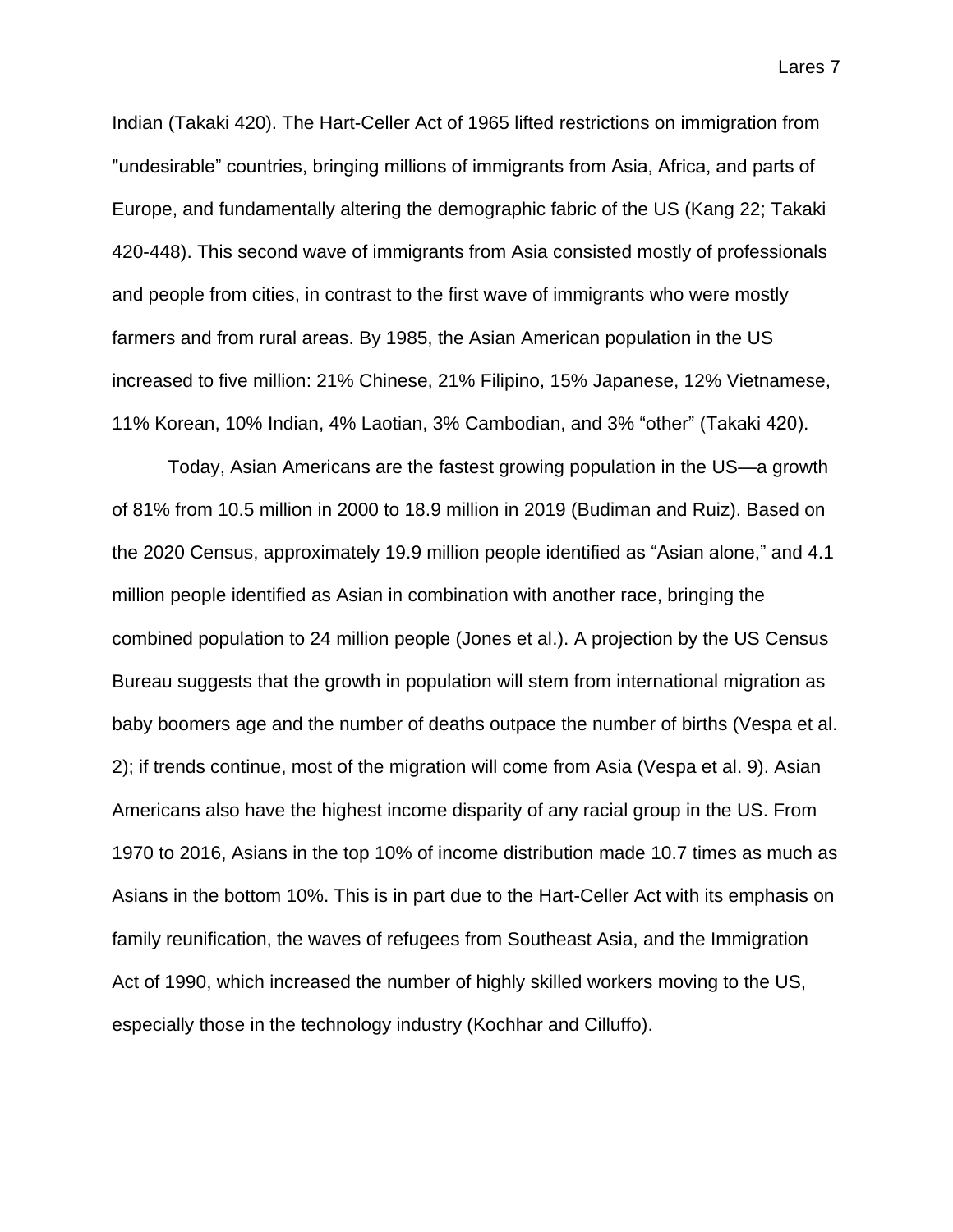In his book, *The Loneliest Americans*, Jay Caspian Kang, staff writer for *The New York Times*, argues that the Hart-Celler Act "created two Asian Americas" (59-60): one with roots and connection to the activist history of the 1960s and 1970s, and the other that has no knowledge or awareness of that history. History professor Erika Lee observed this in her students back in 2009. She notes that the "Asian American identity formation rooted in the Asian American movement and third world strikes of 1968 and 1969 seem distant—and even irrelevant—to students who arrived in the United States after 1980" (252). As new immigrants continue to arrive and as generations strengthen their roots in the US, there will be "continual metamorphoses of the Asian American identity" (Nishimura 30). The term is at once broad and deep, complex and shallow, for the category sprawls:

sixth-generation toddlers and undocumented teens; crazy-rich coeds chilling on Rodeo Drive or in Singapore Air first-class and couples on public assistance packing their meager belongings under eviction notices; architects and oncologists, nannies and bus drivers, seamstresses and factory bosses; class divisions that reflect the displacement of the Cold War and congressional preferences for the not so tired and not so poor; innumerable histories colliding, even in a single family. (Chang 143)

The Asian American label is both limitless and limiting, and Asian American theatres are one of the sites in which negotiations of identity take place—a place where racial and ethnic identity is formed and evolves, where representation of ethnicities and experiences is paramount and an inherent challenge.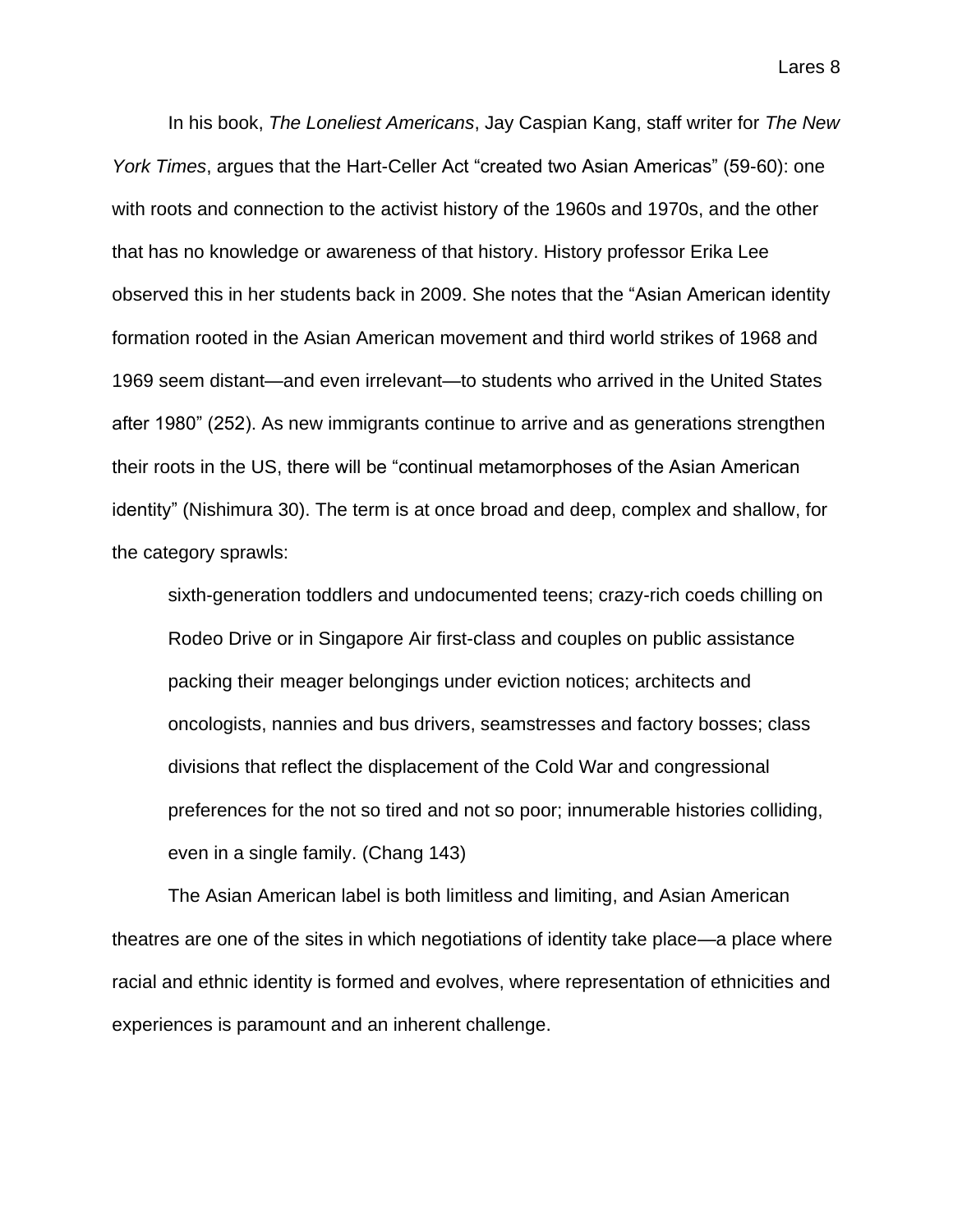Ethnic studies professor Daryl J. Maeda notes that cultural workers in the 1960s and 1970s explored themes of Asian American identity "[i]n poems, plays, and debates over aesthetics," and they meditated on questions of "Who is Asian American? Does Asian American identity inhere in culture or politics? What is the relationship between Asian Americans and Asia? What is the relationship between Asian Americans and other nonwhite people in the United States?" (129). These are questions Asian American artists, performers, and theatremakers continue to ponder today.

For many Asian American actors and performers, Asian American theatres have been where they first learned about themselves and Asian American history. Veteran actor Emily Kuroda learned about the Japanese internment camps when she joined East West Players in 1978. Born after World War II, she was not allowed to speak Japanese, and the Japanese American community around her rarely talked about internment. Upon recalling that period, Kuroda says, "I was denied my own culture in order to survive" (Kuroda). For actor Greg Watanabe, Asian American theatre has been the vehicle through which he has explored his identity and discovered Asian American history, literature, and political movement. Watanabe was first involved with the Asian American Theater Company in San Francisco, where he got to play the lead role for the first time. For him, it was "a transformative experience, seeing Asian American stories get told by Asian Americans at an Asian American theatre company" (Watanabe). For writer and performer Katie Hae Leo, who grew up as a Korean adoptee in the Midwest, attending a cabaret performance organized by the artist collective Asian American Renaissance was "such a clarifying moment" (Leo). It was the first time she had ever seen an Asian American woman talking about being angry in a public setting. She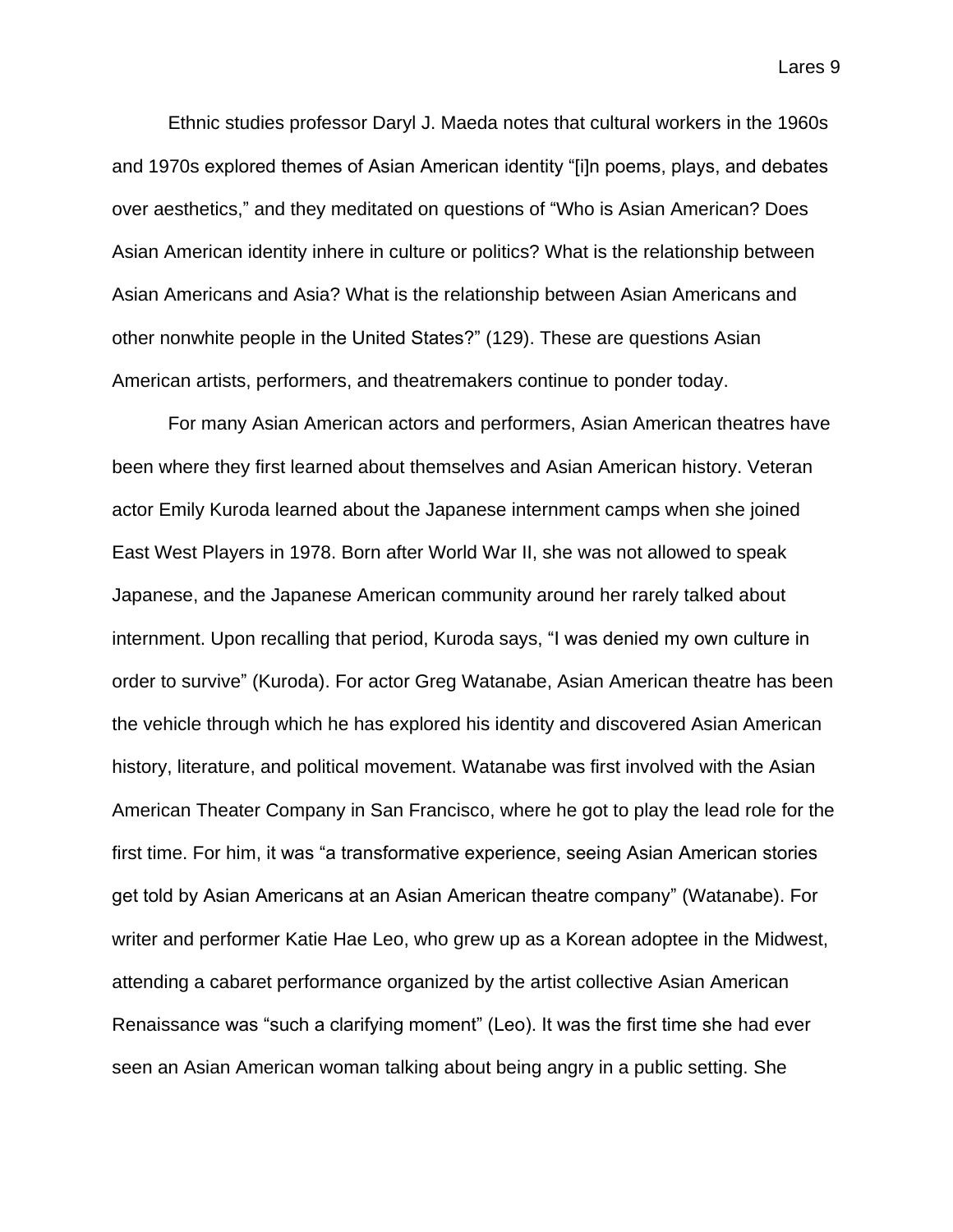"never knew that we could be angry, that we could access our anger, and that we could talk about it" (Leo).

Asian American theatres are motivated by "[t]he importance of *visibility,* both for Asian Americans seeing themselves reflected and for non-Asian Pacific American audiences learning to *see* Asian Pacific Americanness 'correctly'" (Shimakawa 288). For East West Players and Theater Mu, visibility and storytelling are the core of their respective mission statements. East West Players is dedicated to "raising the visibility of the Asian American experience by presenting inventive world-class theatrical productions, developing artists of color, and providing impactful youth education programs" ("About East"). Theater Mu "produce[s] great performances born of arts, equity, and justice from the heart of the Asian American experience" ("Mission"). But the breadth of the label and the range of linguistic, generational, and socioeconomic differences make the "project of 'truthful' or adequate representation/visibility for APAs on stage…more crucial and more complicated than ever" (Shimakawa 291). Both Leo and Saymoukda Vongsay, the Andrew W. Mellon Playwright in Residence at Theater Mu, point to these differences as a major challenge for Asian American theatres: "We think differently. We have different political ideologies, histories, and experiences, *and*  perceptions of our own histories and experiences as people. You're gonna find people who are not offended by *Miss Saigon* and you will find people who will protest against it6 " (Vongsay).

East West Players and Theater Mu are also bound by the laws of time and labor; each theatre can only produce a set number of performances every season. East West

<sup>6</sup> For more context regarding *Miss Saigon*, refer to Viet Thanh Nguyen's opinion in *The New York Times*, www.nytimes.com/2019/08/03/opinion/miss-saigon-play.html.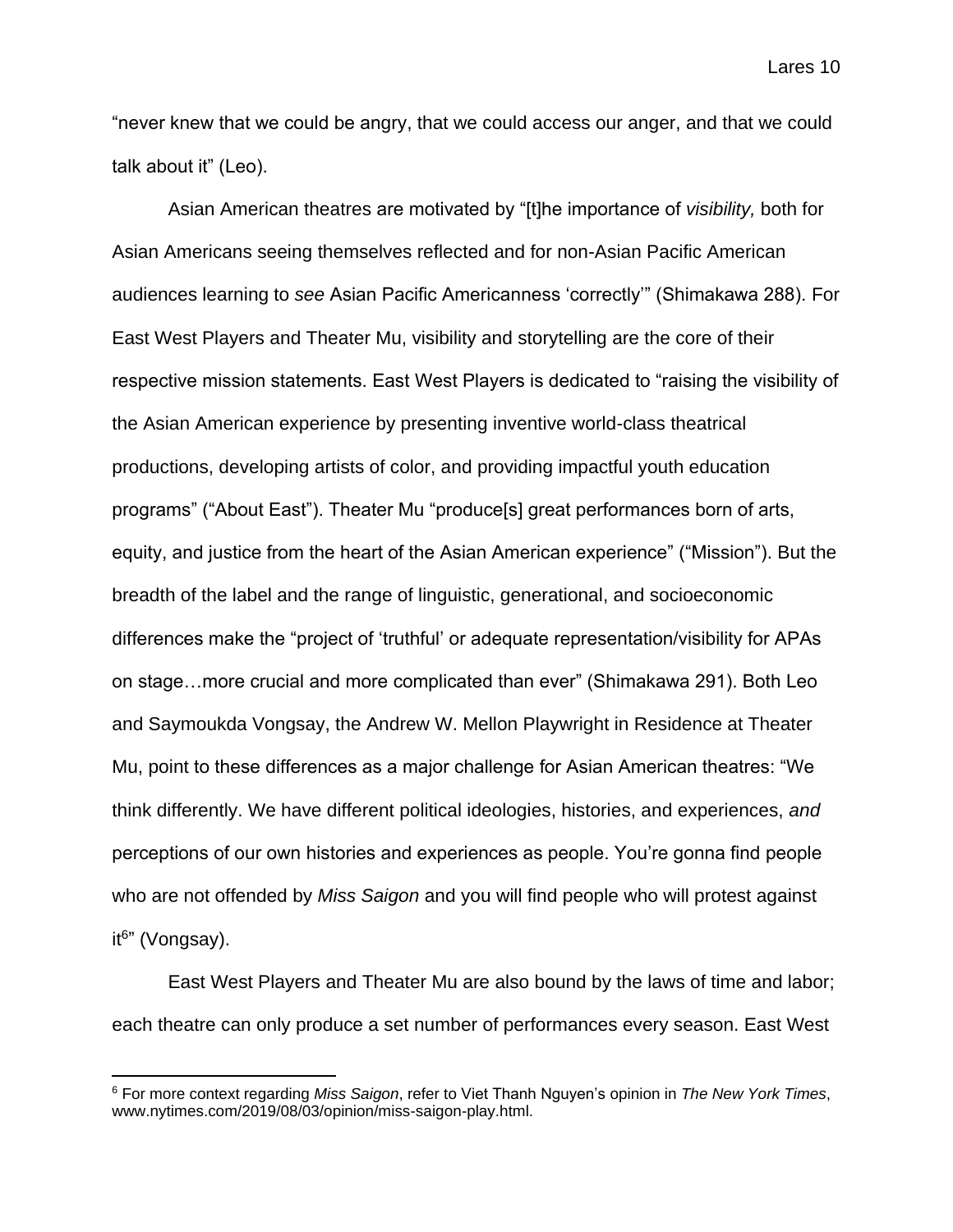Players produces three to five mainstage performances while Theater Mu produces three. Therefore, they are essentially limited in the number of ethnicities and experiences that can be represented within a given season. While representation and visibility are embedded in the mission of East West Players and Theater Mu, the range of differences among and within groups that fall under the Asian American umbrella and the limitations of time and labor prove to be inherent challenges to their work and to the work of Asian American theatres, broadly.

### **On Representation and the Alchemy of Community and Programs**

Questions of whose story and voice is represented are debated among Asian American theatres through "mission statements and ongoing conversations, but also through their practices and programming" (Kim 431). Adequately representing such a disparate and complex group of people seems like a near-impossible task—and perhaps it is. However, East West Players and Theater Mu are undaunted by such a task. Not only is it a responsibility to be as inclusive as possible in defining what it means to be "Asian American," but adapting to shifts in the scope and understanding of the term has been, and will continue to be, key to their survival.

East West Players started out as an actor's theatre, focusing on training and showcasing actors' talents to increase the chances of being cast in films and television. Its productions during the first several years consisted of interpretations of Western plays and Japanese classics performed in English (Kim Lee 44)—nothing that necessarily spoke to the Asian American experience. But by the early 1970s, East West Players increasingly became a home for Asian American playwrights such as Momoko Iko, Wakako Yamauchi, and Frank Chin. The first annual playwriting contest took place

Lares 11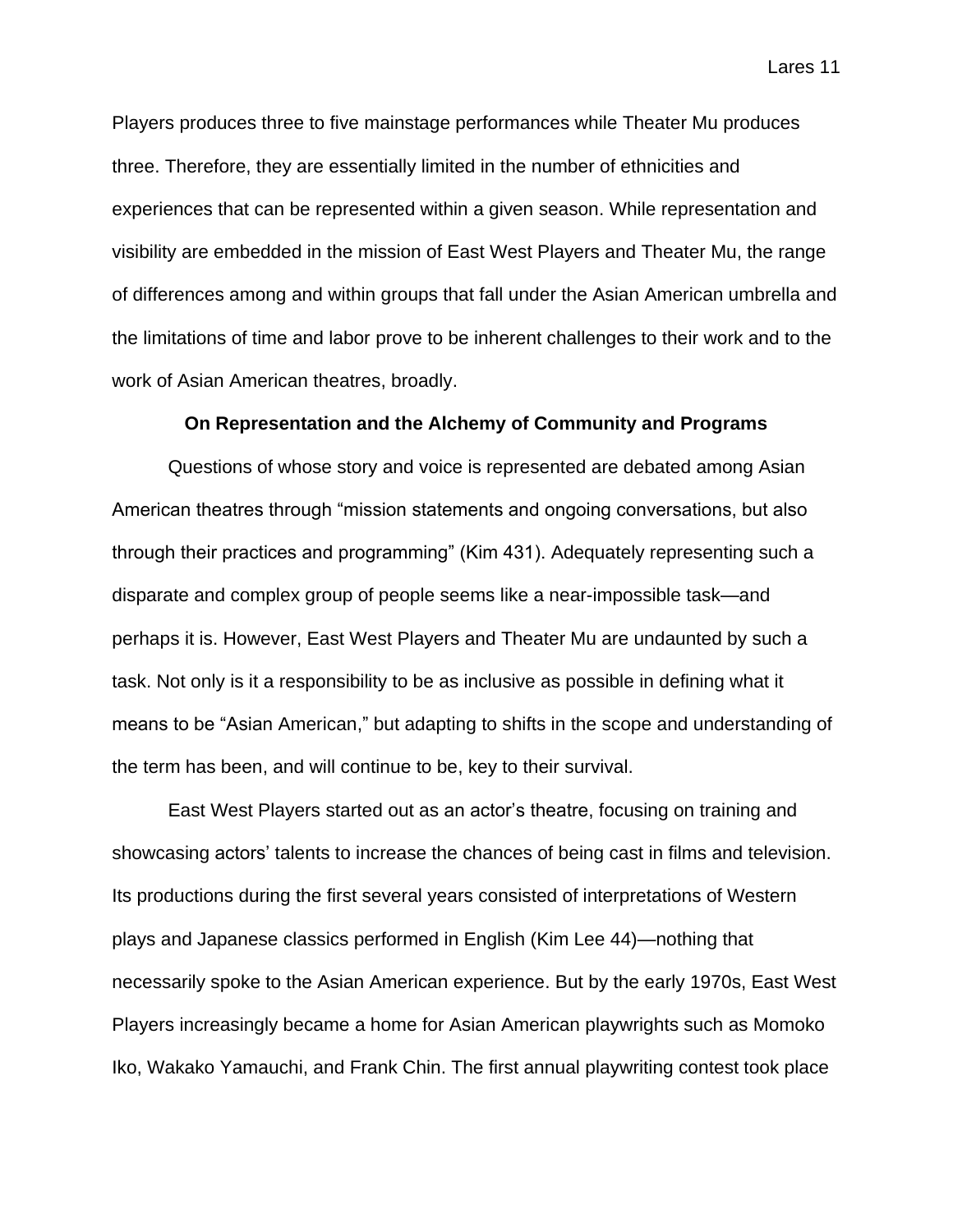in 1968 with grant support from the Ford Foundation; then between 1972 and 1980, thanks to additional workshop and playwright-in-residence grants, East West Players produced over twenty original Asian American plays (Kim Lee 46, 50). The expanding number of original works by Asian American writers, combined with strong financial support, a solid subscription base of mostly Nisei (second generation Japanese), and consistent profit from musicals transformed East West Players into the largest Asian American theatre in the 1980s (Kim Lee 51-52).

Prior to Tim Dang's artistic leadership from 1993 to 2016, East West Players was viewed as rather insular and was known more as a Japanese American organization than the panethnic one it claimed to be (Kim Lee 52). Under Dang's leadership, East West Players focused its attention on the Korean American, Filipino American, and South Asian American communities and commissioned themed plays on issues that affected Asian Americans broadly (Dang). In an interview for *Theatre Survey*, playwright David Henry Hwang, who has a long history with East West Players, credits Dang for expanding the topics and themes of Asian American plays. When Hwang first began to write, Asian American plays were focused on Chinese Americans and Japanese Americans, tackling issues of identity, immigration, and Japanese internment (Young 234). In the 2002-2003 season, East West Players presented the world premiere of *Queen of the Remote Control* by Sujata G. Bhatt, a serio-comedy centered on a 17 year-old protagonist from an upper middle class South Asian family who longs for freedom ("Production History and Archive"). East West Players followed that production with *As Vishnu Dreams* by Shishir Kurup in 2005, an adaptation of the epic Hindu poem, *The Ramayana* ("Production History and Archive"). The 2005 production was in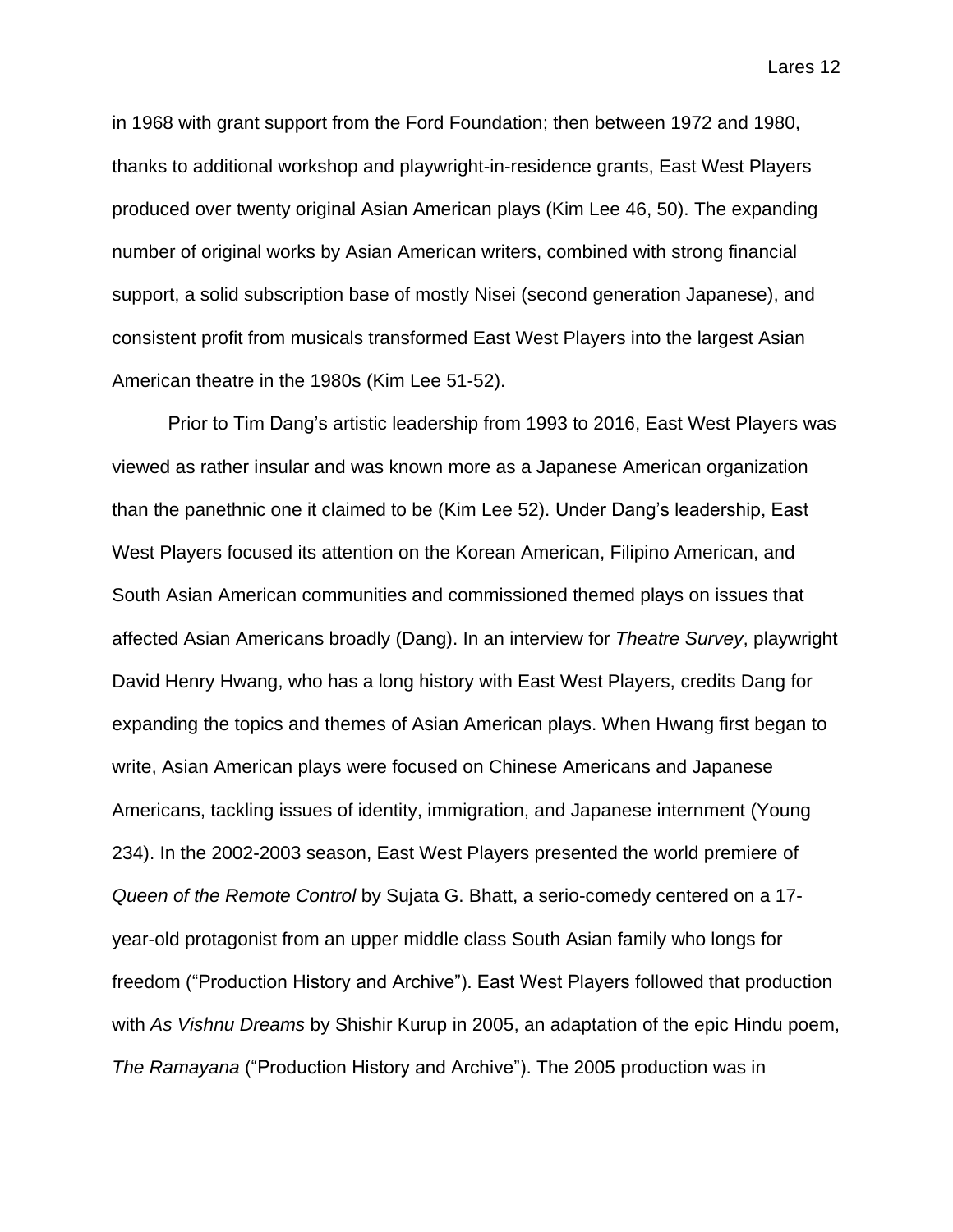collaboration with the Hindu community in Los Angeles, "underscoring the East West Players' commitment to involve all Asian American communities and their experiences" (Kim Lee 221).

East West Players is currently led by Snehal Desai, whose parents immigrated from India. Upon becoming the producing artistic director after Dang in 2017, Desai spoke to the *LA Times* of his vision: "East West [Players] needs to be a place where we welcome all of our identities into the room" (Wada). To Desai, portraying the intersections of identities is recognizing that people check off more than one box to identify themselves. He states, "I don't prioritize my sexual orientation, my gender identity over my cultural heritage" (Wada). As for staying relevant, "[i]f we want to be around another fifty years, our mission is going to have to evolve and adapt and change," says Desai (Easter).

Theater Mu's approach to representation has been a combination of "always being open to whoever from whatever group wanted to be involved in the company, but also a recognition of who was involved in the company" (Shiomi). Korean adoptees comprised the first group involved in the organization, and their experiences were portrayed in several productions including *Mask Dance* in 1993 and *Walleye Kid* in the 1998-1999 season. Hmong Americans also became more involved in Theater Mu in the 2010s; an original play, *WTF*, written by Hmong American Katie Ka Vang, was produced in 2011. Shiomi notes that there has been a visible growth in Southeast Asian American artists' involvement in Theater Mu since then, and Eric Sharp, long-time Theater Mu actor, traces the evolution of the company: "Theater Mu started out very much focused on Filipino, Japanese, Korean adoptee folk tales and experiences, then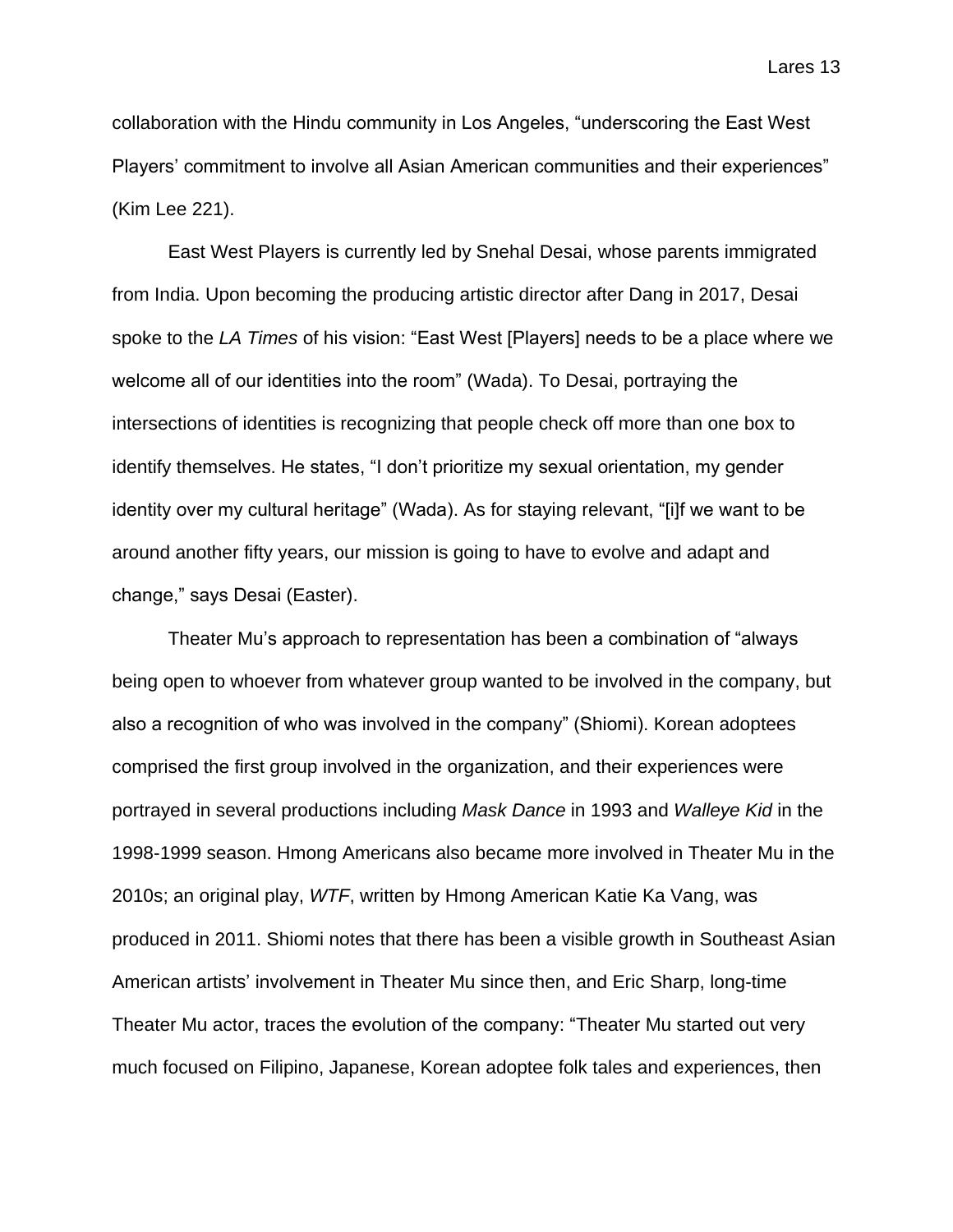into musicals, into plays with spoken word. The next iteration is Hmong, Karen<sup>7</sup> and Karenni<sup>8</sup>, it's queer."

East West Players and Theater Mu approach representation in their programming in distinct ways, influenced by the artistic choices of leadership, the perception of the organization by the communities they serve, and the evolving understanding of Asian American identity. In 2021, both the leaders of East West Players and Theater Mu were interviewed as part of *The Alchemy of High-Performing Arts Organizations, Part II: A Spotlight on Organizations of Color, a white paper by Drs.* Zannie Voss and Glenn Voss of SMU DataArts. They interviewed twenty visual and performing arts organizations which primarily serve communities of color to develop "a kind of 'mental map,' or playbook, linking their strategic choices and decisions" (Voss and Voss 3) to short-term and intermediate outcomes that eventually lead organizations to financial sustainability. The arts leaders noted that environmental factors such as racism, gentrification, disasters, and lack of access to institutional funding inhibit their ability to translate their vision into short-term and long-term outcomes (Voss and Voss 15-16); internal factors include mission alignment, adaptive capability, organizational culture, investment in marketing and fundraising, and a multiyear planning horizon (Voss and Voss 17-22). The leaders of these organizations "attributed their success to the alchemy between two essential, common cornerstones: community orientation and high-quality programming" (Voss and Voss 12-13). One of the arts leaders shared that

 $7$  The Karen people (pronounced kah-ren) are indigenous people who live mostly on the southeast edge of Burma (Myanmar) and northeastern Thailand. For more information, refer to the Karen Organization of Minnesota website, www.mnkaren.org/, and the International Institute of Minnesota website, iimn.org/publication/finding-common-ground/minnesotas-refugees/asia/karen/.

<sup>&</sup>lt;sup>8</sup> The Karenni people (sometimes called Kayah) are also one of the many ethnic groups in Burma.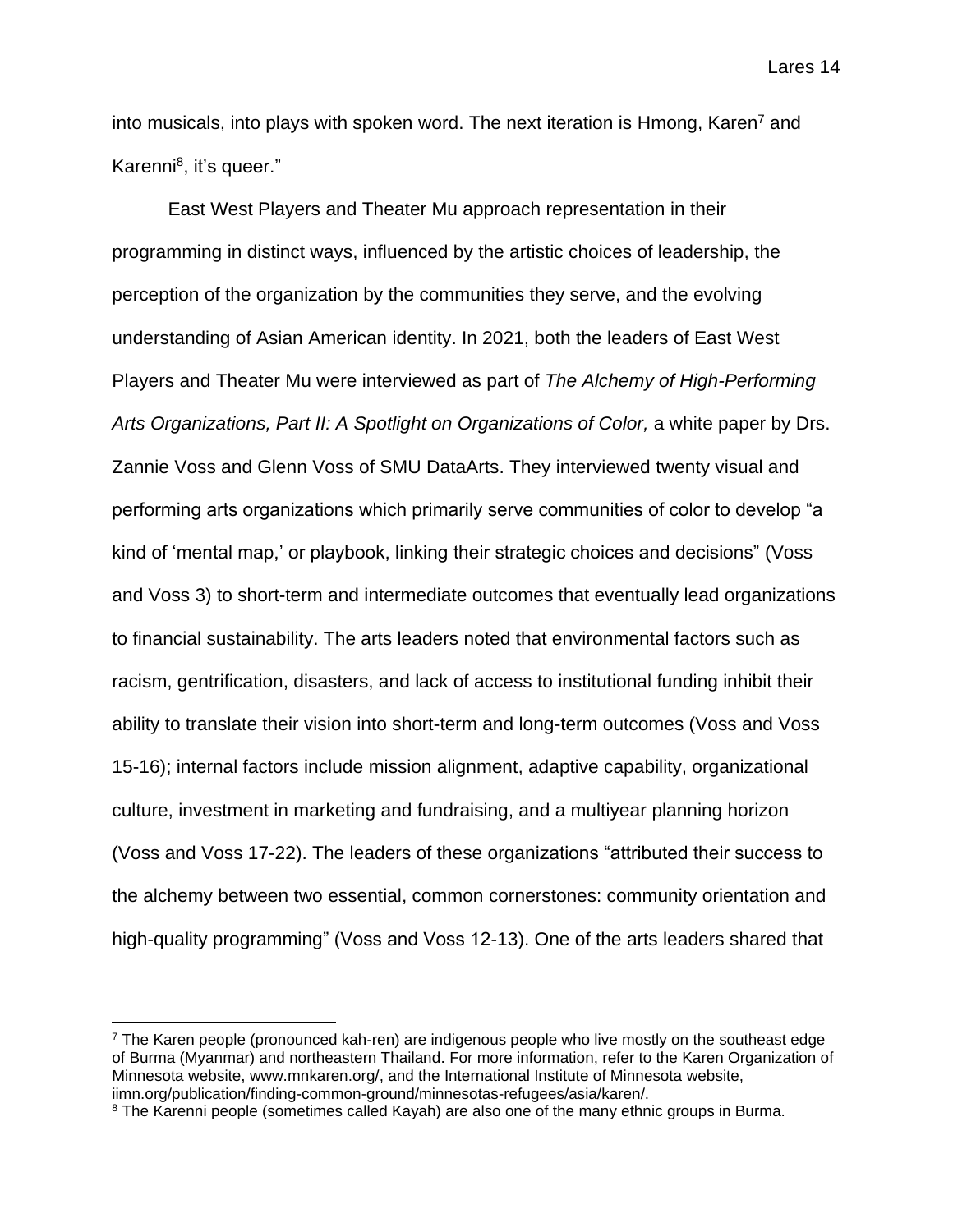[w]hen you build community with a group of people that have been historically underrepresented, it builds a lot of loyalty. Organizations rooted in their community are very valued because it's where people find their people. We get a lot of value from our resources and because there's such loyalty, people want to work with us. We give Asian Americans a home, representation, high-quality art, and projects they want to work on. (qtd in Voss and Voss 13)

And a home is exactly what Asian American theatres like Theater Mu have provided for numerous Asian American artists. Sharp identifies this as a reason why he has been involved with Theater Mu for over fifteen years: "I continue to work with the company because it feels like my home. It feels like a safe space for me. It feels like my family in many ways and that's throughout the leadership changes and things that have happened over the years." Vongsay describes Theater Mu as "a creative home for so many people." She explains that once Asian American artists discover Theater Mu, they think, "Holy shit. I come here and I don't have to explain myself. I don't have to explain my adoptee experience. I don't have to explain my refugee experience. I can come here and there are no asterisks. I'm just more whole." Theater Mu's current artistic director, Lily Tung Crystal, identifies the theatre's commitment to its community, and especially to its artists, as fundamental to its longevity. Along with Leo and Sharp, Tung Crystal credits co-founder Rick Shiomi with nurturing and cultivating that circle of artists and ingraining that approach into the work of Theater Mu. According to Sharp,

Rick's amazing, principal talent is community building. He makes people believe in themselves because he'll trust you to do these things. At twenty-five, I was playing Nick Bottom [in *A Midsummer Night's Dream*]. I had an absolute ball. I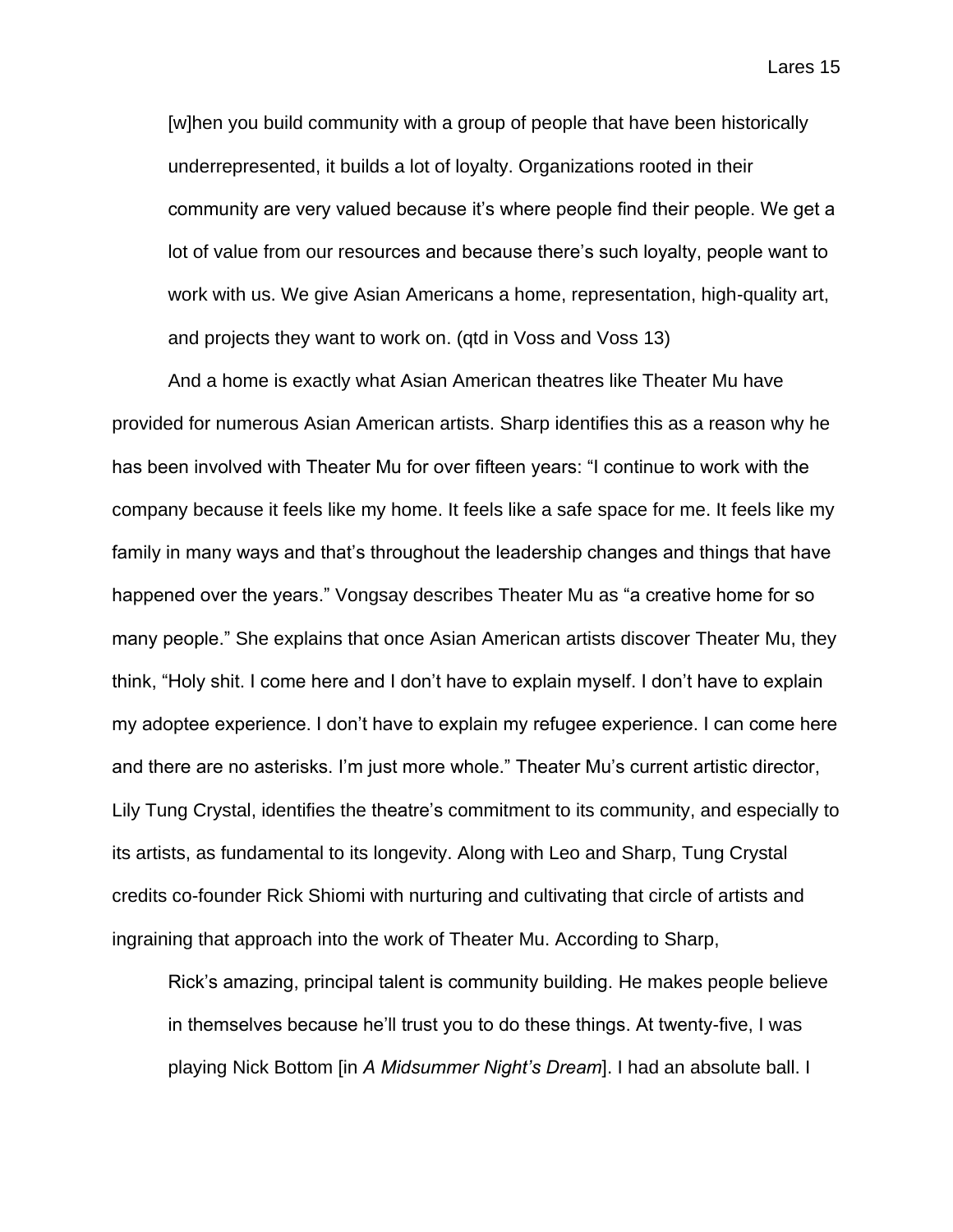can't tell you what the production looked like from the outside. All I can tell you is how powerful that made me feel as an individual.

While both organizations demonstrate clear mission alignment and enact a multiyear plan, there are several factors that differ for each theatre. Unlike East West Players, Theater Mu does not own a building, making it more financially nimble (Shiomi). East West Players' home is a 240-seat theater in the former Union Church building in Little Tokyo. As a historic building, it requires maintenance and limits certain renovations. Theater Mu rents rehearsal space and collaborates with other theatres on co-productions, which strengthens its community ties and increases its reputation and visibility (Shiomi; Sharp). Theater Mu has also benefited from strong support from the state of Minnesota. In 2019, Los Angeles and the Twin Cities were identified as the third and fourth most arts-vibrant communities in the US, respectively. The Los Angeles region was ranked first on arts providers and first on independent artists and arts, culture, and entertainment firms per capita while the Minneapolis-St. Paul area scored within the top 1% on government support overall and ranked second on state arts dollars per capita (Voss et al. 11-12). Based on the National Assembly of State Arts Agencies' calculation of fiscal year 2022 data, Minnesota has the third highest per capita funding for the arts: an estimate of \$7.34. California ranks eighth, with an estimate of \$4.32 in per capita funding for the arts ("Raise Your Ranking").

### **On Resilience**

A less quantifiable element in the alchemy of high-performing arts organizations like East West Players and Theater Mu is the resilient characteristic of Asian American artists. Both Dang and Tung Crystal explain that Asian American artists' resilience and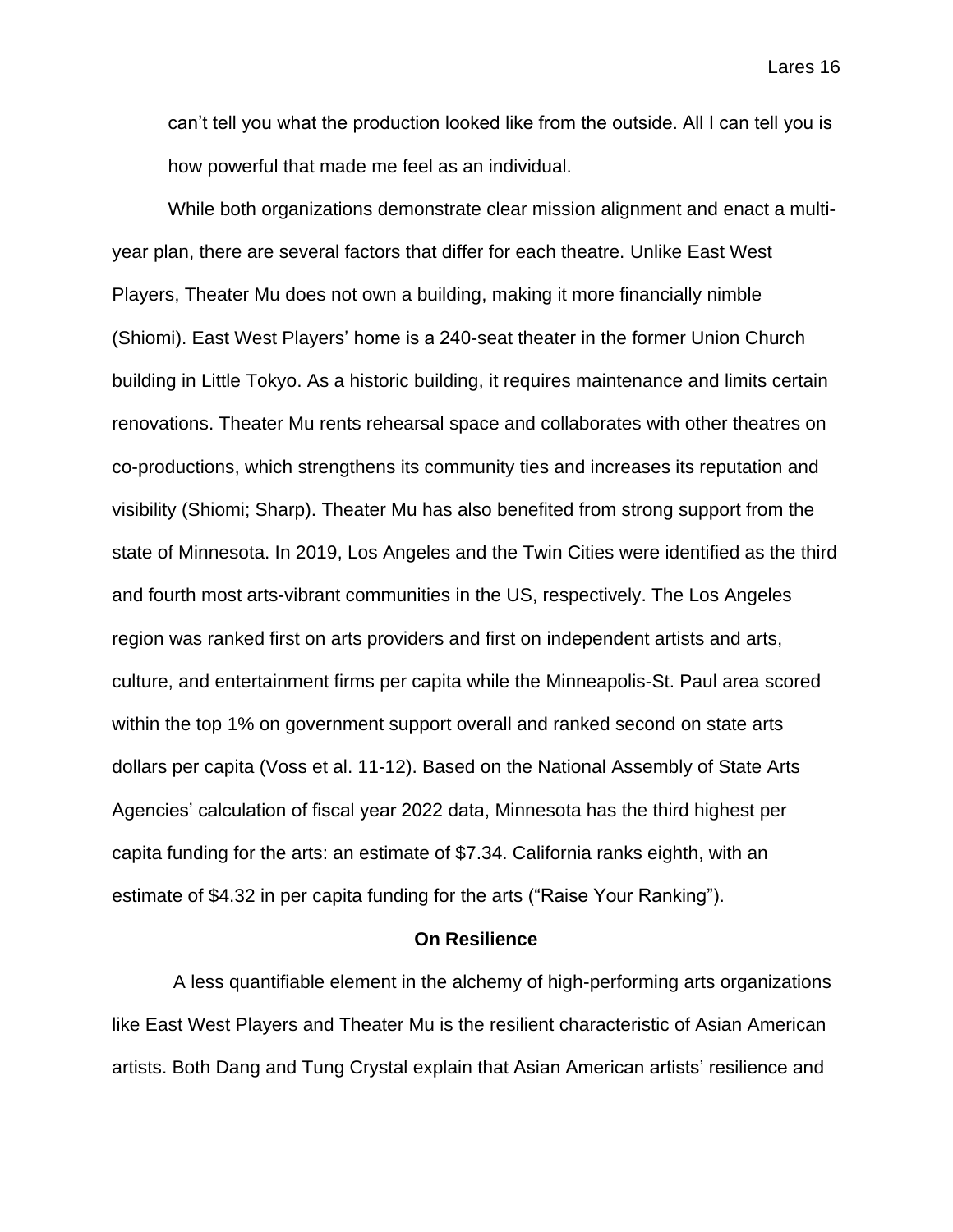flexibility have been built and sharpened from when they were kids growing up with dreams of becoming an actor or artist and their parents disapproving of and discouraging their choice, and later as adults, scraping by and doing their own work because of the lack of opportunities in theatre. In a literature review of Asian American women's resilience published in the *Asian/Pacific Island Nursing Journal*, Reyes and Constantino describe resilience as "a coping strategy to persevere through difficult experiences and to resolve challenging situations" (107). These difficult experiences include the immigration journey of the women studied, their "persistence through menial jobs and battling the loneliness and fear of living in communities where racially motivated aggressions were prevalent" (107), and dealing with challenges in the family, such as disapproval of career choices (110). While parents disapproving of career choices is not isolated to Asian American families, it is a narrative that holds true for many Asian American artists across generations.

The narrative has roots in the model minority myth: the notion of a "good Asian American" who works hard, does not protest, and becomes successful without government help began to take hold in the 1950s (*Asian Americans*). The influx of skilled, highly educated immigrants after the Hart-Celler Act of 1965 further perpetuated the idea that all Asians are doctors, lawyers, engineers, or in technology, and not in the arts. Unlike the arts, those careers are perceived as stable, financially secure, and a status symbol. For many immigrant families, the arts are seen as a luxury, rather than integral to daily life. As Dang states, "we're facing these uphill battles from the very beginning as children, and it continues as we grow up. We are not valued; our voices are not heard." Because Asian American actors must work hard and have to maneuver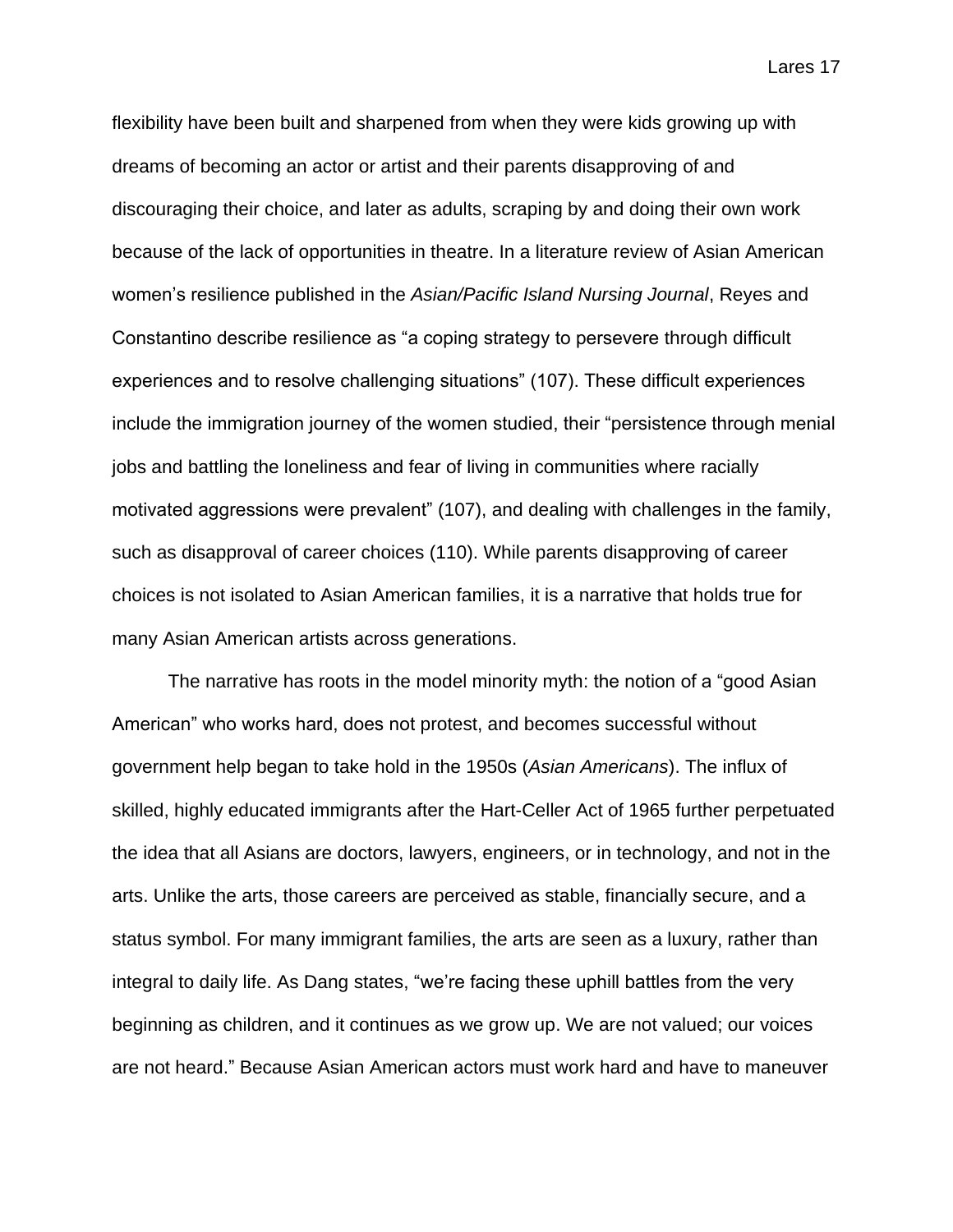through obstacles and doubters to prove that they can make a living as an actor, "[they] automatically have that disposition within [them] to navigate this terrain of crises" (Dang). Navigating situations of not being taken seriously and having to "fight the fight all through their careers" (Tung Crystal) have made Asian American artists agile. This agility was most recently on display as both theatres transitioned to online programming throughout the pandemic, maintaining engagement with their communities, and embracing a different way of doing "theatre" ("Production History"; "Our 55<sup>th</sup> Season").

### **On What Comes Next**

With the production of four plays by Asian American playwrights in the spring 2020 season in New York City and the noticeable growth in films featuring Asian Americans, such as *Crazy Rich Asians*, *The Farewell*, *Minari*, and *Shang-Chi and the Legend of the Ten Rings*, Asian American representation in arts and entertainment looks to be improving. (It is worth noting that most of the films mentioned above feature East Asian characters. The growth in representation in film is worthy of celebration, and it begs more varied and nuanced stories from all of Asian America.) Yet, it is also true that Asian Americans have increasingly become targets of violence and hate since the start of the COVID-19 pandemic (Yellow Horse et al.). One could argue that the growth in representation and opportunities in the film industry has not made much of a difference in "humanizing" an often-invisible group. But being resilient is persisting even if the odds are stacked against you. For Asian American theatremakers, especially actors, they continue to battle against biases and a lack of imagination. According to Leo, "[t]here's a basic lack of imagination in the US around the Asian American experience. They can't see us in those roles. They have a hard time making a leap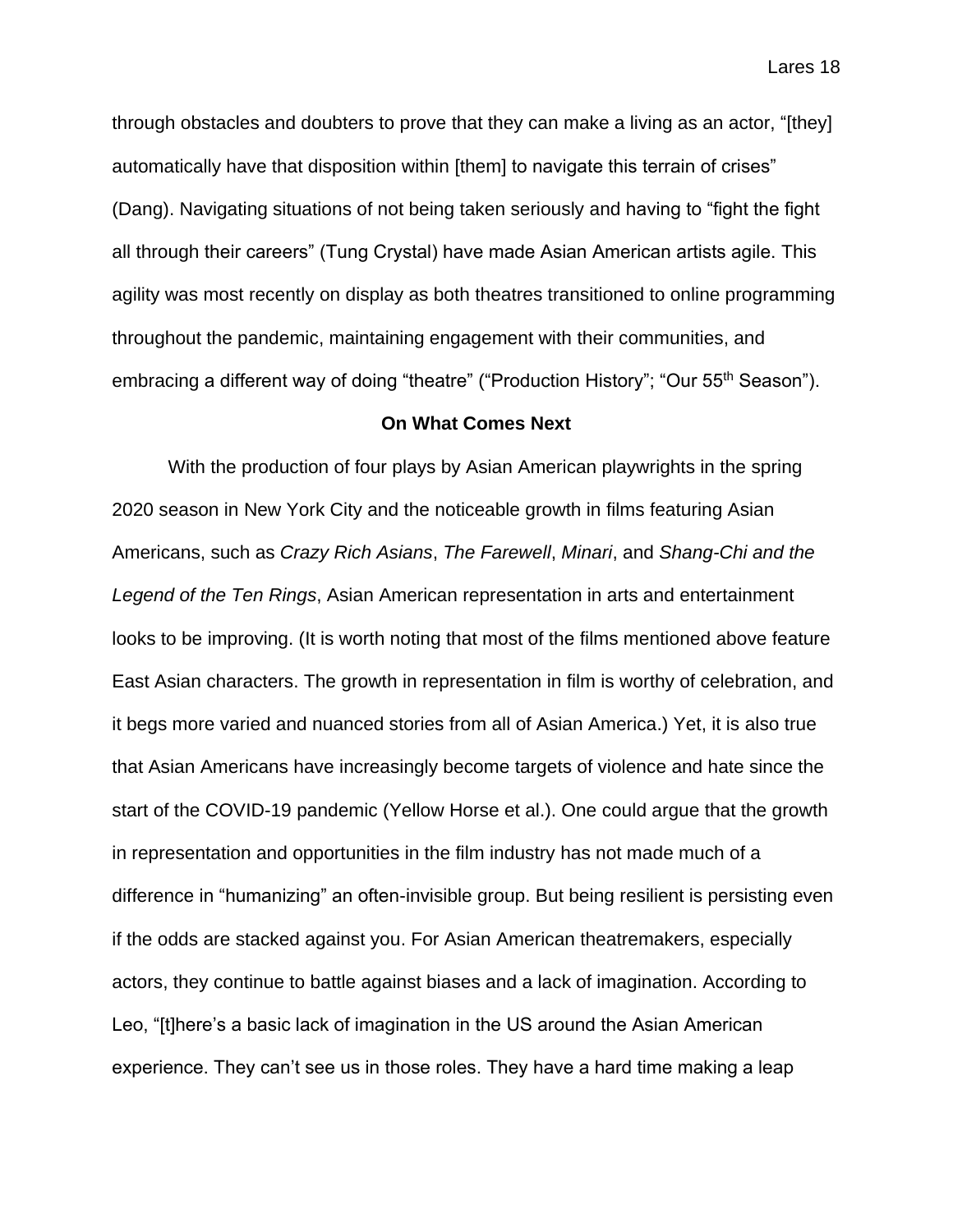around, 'Can an Asian person play King Lear?'" When Sharp was in a Bachelor of Fine Arts program, he was given ancillary roles. "They didn't know what to do with me. It was like, 'Where are we gonna put the Asian kid in this show? Ok, you can play Fabian in *Twelfth Night*….You can be the acrobat," says Sharp of his undergraduate experience. Directors and professors of undergraduate and graduate theatre programs, the staff of local and regional theatres, directors and producers, and independent theatremakers could benefit from checking their biases and stretching their imagination.

In efforts to be more diverse or multicultural, mainstream, predominantly white arts organizations can fall into the trap of tokenizing, allotting a single slot in a season to a work by an artist of color. When including Asian American stories into a season, decisionmakers in arts organizations must interrogate how they have come to define the term "Asian American," to ask themselves who they think of first, and to do the arduous, yet crucial work of engaging with communities prior to selecting the season. There is a myriad of untold Asian American stories to be shared and countless Asian American artists to be discovered.

Asian American theatres, arts organizations, and artists must also continue to learn about their communities, to be as specific as possible, and hold space for the overlaps and contradictions in experiences. They must also be aware of intentional or unintentional cultural ventriloquism: speaking for others instead of letting them speak for themselves. Vongsay explains: "For so long, Southeast Asians have had East Asians tell our stories for us….That made sense forty-five years ago when we didn't know English and [they] wrote our stories for us. But we can write now. We can act and we can do all this stuff, so we want to tell our own stories."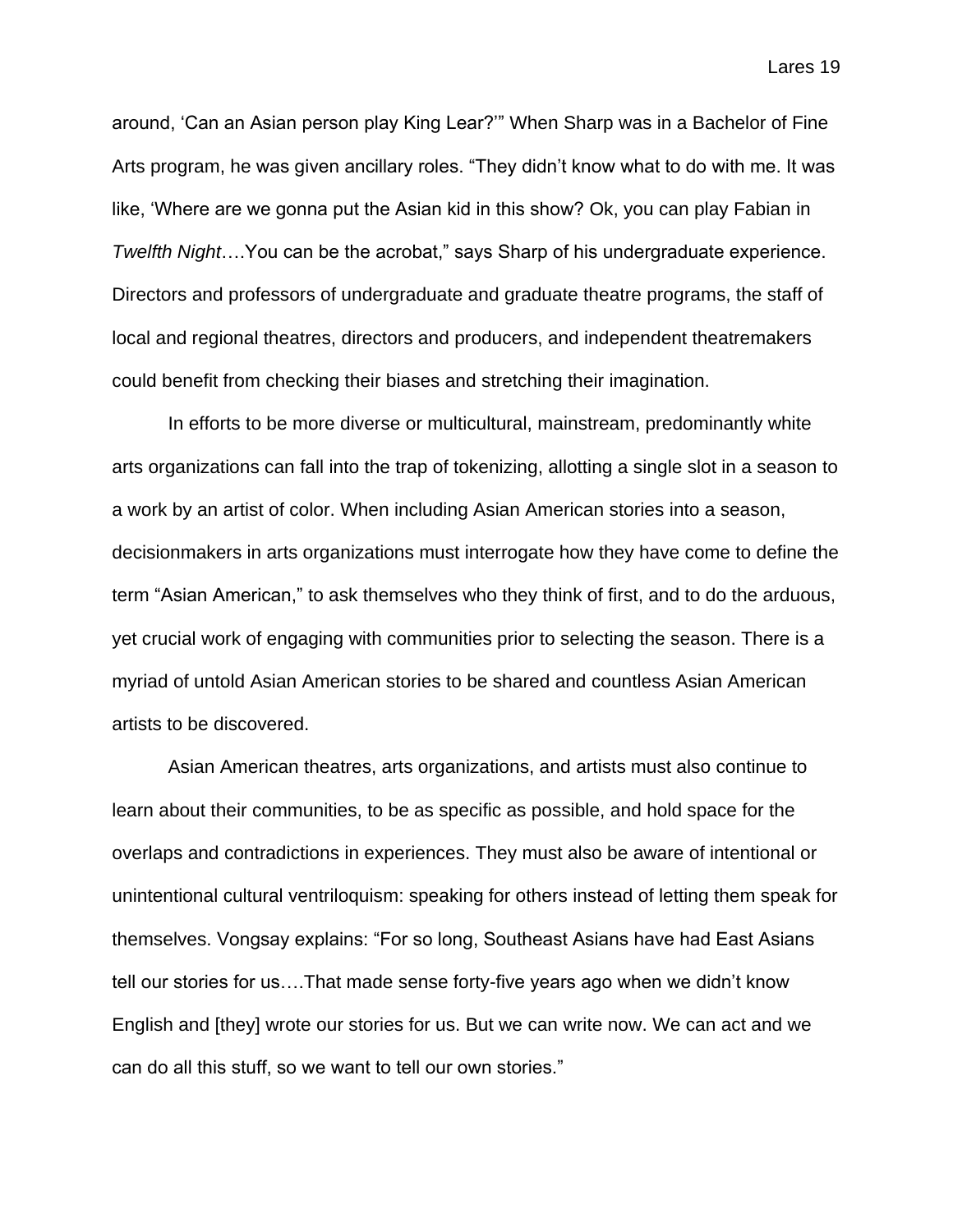All arts organizations—Asian American theatres included—must also understand and respect the distinctions between Asian Americans and Pacific Islanders. As filmmaker Conrad Lilihi points out, "We're half of the acronym, but not even close to half the representation" (Vu and Yang 17). If arts organizations decide to use "AAPI," they must also hold true to genuinely engaging with Pacific Islander communities and issues, and not assume that those communities will connect with Asian American stories. Similarly, theatres in Hawai'i, like the Kumu Kahua Theatre, that has been telling local stories since 1971, deserve to be studied on their own. The history and culture of Hawai'i are rich and complicated, and racial/ethnic identity is not framed in the same way as the rest of the US.

Lastly, the work of Asian American theatres would not be possible without support from private and corporate foundations. In September 2020, East West Players was selected as one of "America's Cultural Treasures," a two-pronged initiative by the Ford Foundation in collaboration with sixteen foundations and major donors to "acknowledge and honor the diversity of artistic expression and excellence in America and provide critical funding to organizations that have made a significant impact on America's cultural landscape" ("FAQs"). East West Players was selected as one of the twenty grant recipients and received a \$2 million grant ("East West Players") for "nationally or internationally recognized quality in artistic and cultural production and reach; a recognized legacy for stewarding and sustaining a cultural tradition rooted in a community of color; and a significant legacy of impact over more than two decades ("FAQs"). In 2021, Theater Mu was selected as one of "America's Regional Cultural Treasures" with a legacy impact of over one decade. The grant awarded unrestricted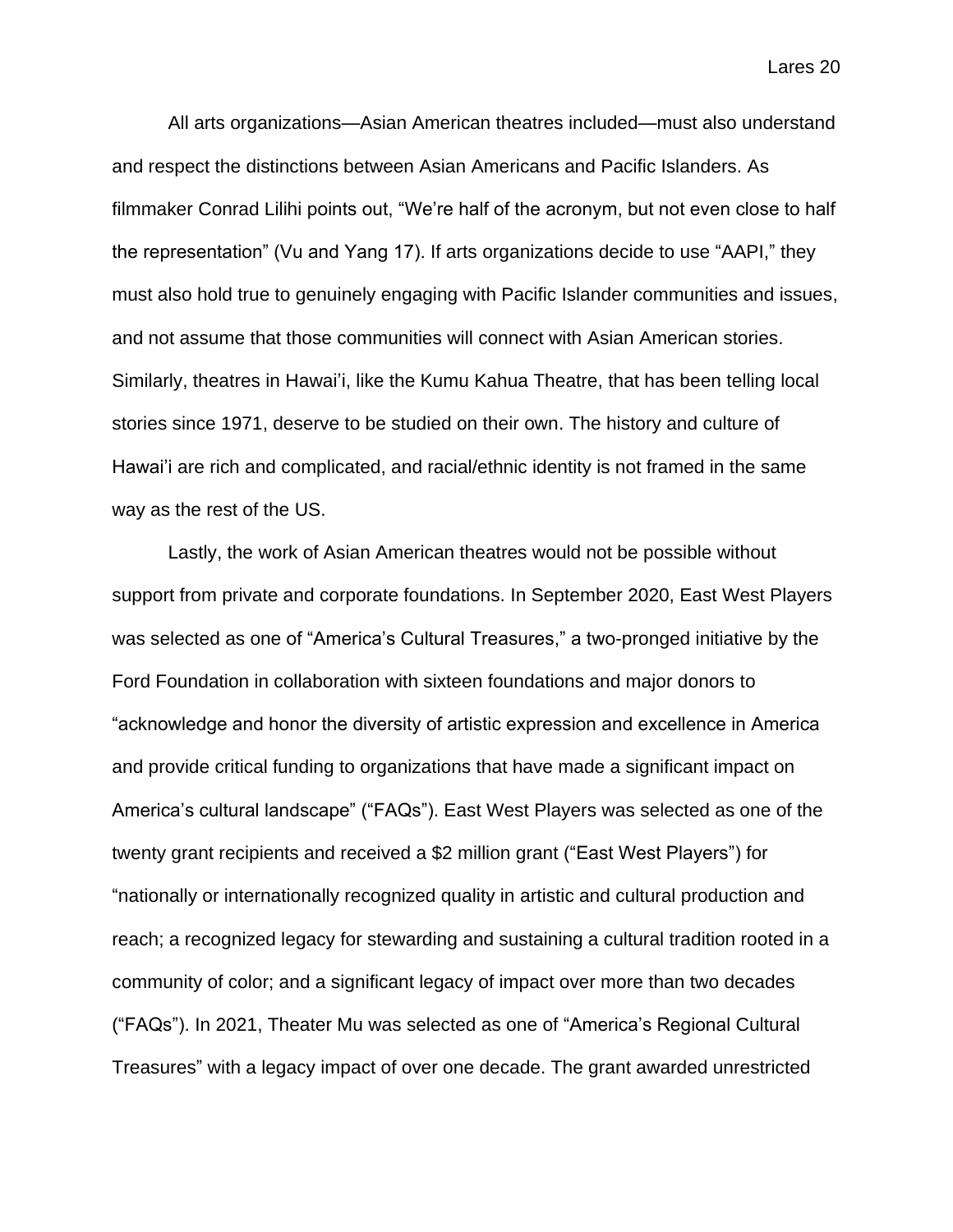funds of at least \$500,000 over the next five years ("\$12.6 Million Initiative"). While receiving this recognition and the funds to go with it is a tremendous step in the right direction, it is but one step of many needed to ensure that theatres like Theater Mu and East West Players are prioritized by funders. Funders need to provide more general operating grants over project-based funding as general operating grants lead to greater sustainability and allows theatres to be flexible and responsive to the needs of their communities.

### **Conclusion**

East West Players and Theater Mu have become an indispensable part of the cultural ecosystem of their respective cities because of their extensive record of presenting programs that empower artists and are relevant to their communities. They have been a home for Asian American artists and performers, whether a seasoned performer or one with little or no experience. They center Asian American bodies and experiences through original plays and musicals, but also through staging beloved classics with all-Asian American casts. These theatres are a place of refuge and empowerment, not only for artists, but also for Asian American audiences. They have been telling nuanced stories for decades, and their work of raising the visibility of Asian American history, experiences, and people is more urgent and important than ever.

In the time of the COVID-19 pandemic when Asian Americans have become targets of verbal and online harassment, avoidance, shunning, even physical assault (Yellow Horse et al.), there is greater urgency to examine the ways that the performing arts have perpetuated harmful stereotypes under the guise of "classics" and contributed to the erasure of Asian American stories on stage. In March 2021, shortly after eight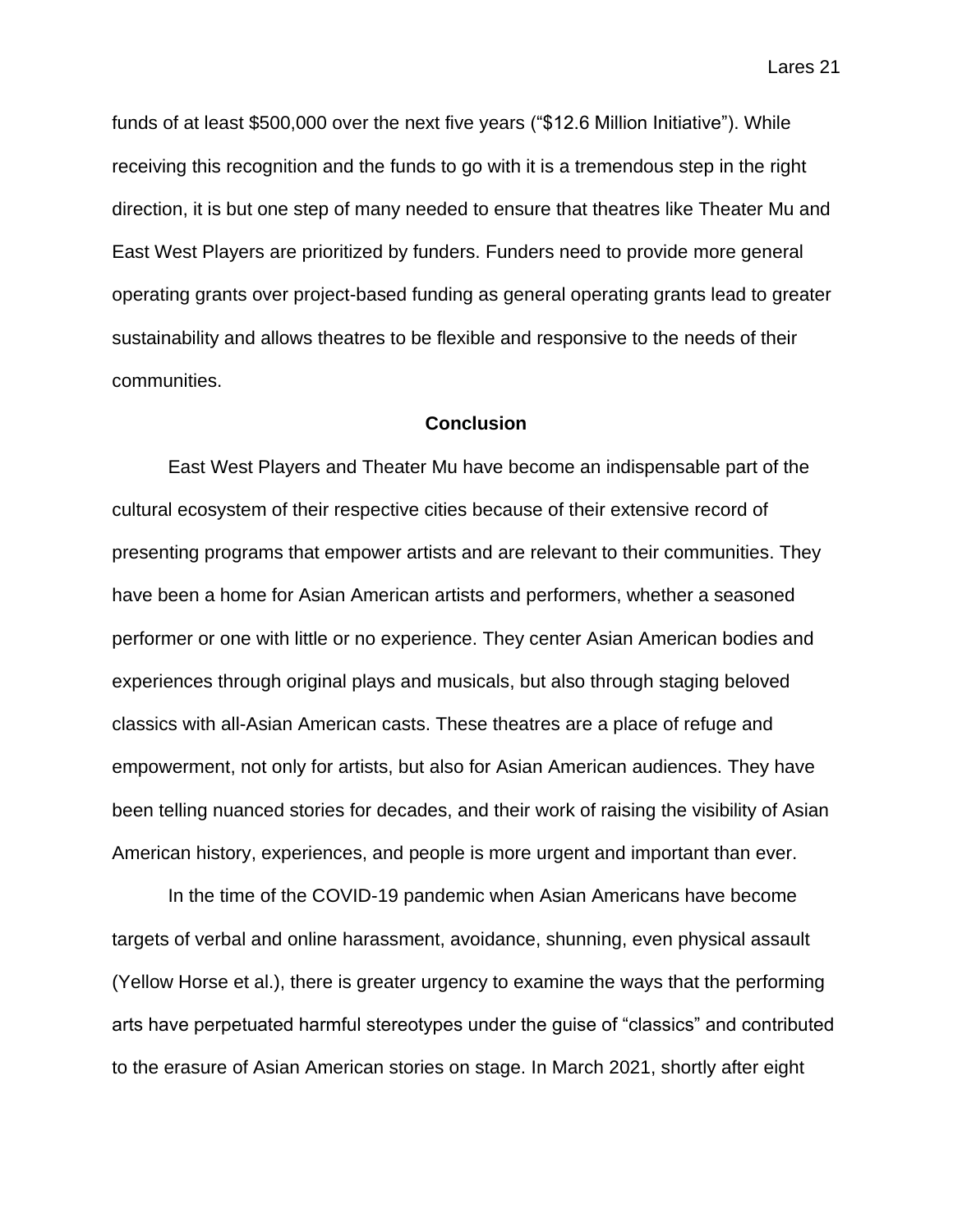people, six of them Asian women, were shot in Atlanta, Georgia, the Asian American Performers Action Coalition remarked:

[t]he perpetuation of hideous and inaccurate stereotypes, only seeing our stories via a White lens, and removing us from the American narrative through exclusion are all directly connected and have their ramifications. They dehumanize us to the point that some believe we are expendable enough to further erase with cold blooded murder. ("AAPAC Statement")

Asian American theatres exist to challenge those stereotypes and perceptions, to share Asian American stories, and to create a field that is more accessible and equitable. Greater investment of resources, people power, and funding is needed to support the work of Asian American theatres like East West Players and Theater Mu so they will not just survive for another decade or three decades, but thrive. These theatres have been and continue to be a home for Asian American artists and communities. Their existence is a declaration that despite erasure,

We're still here We're going strong And we're getting tired of proving we belong. (Magnetic North and Taiyo Na)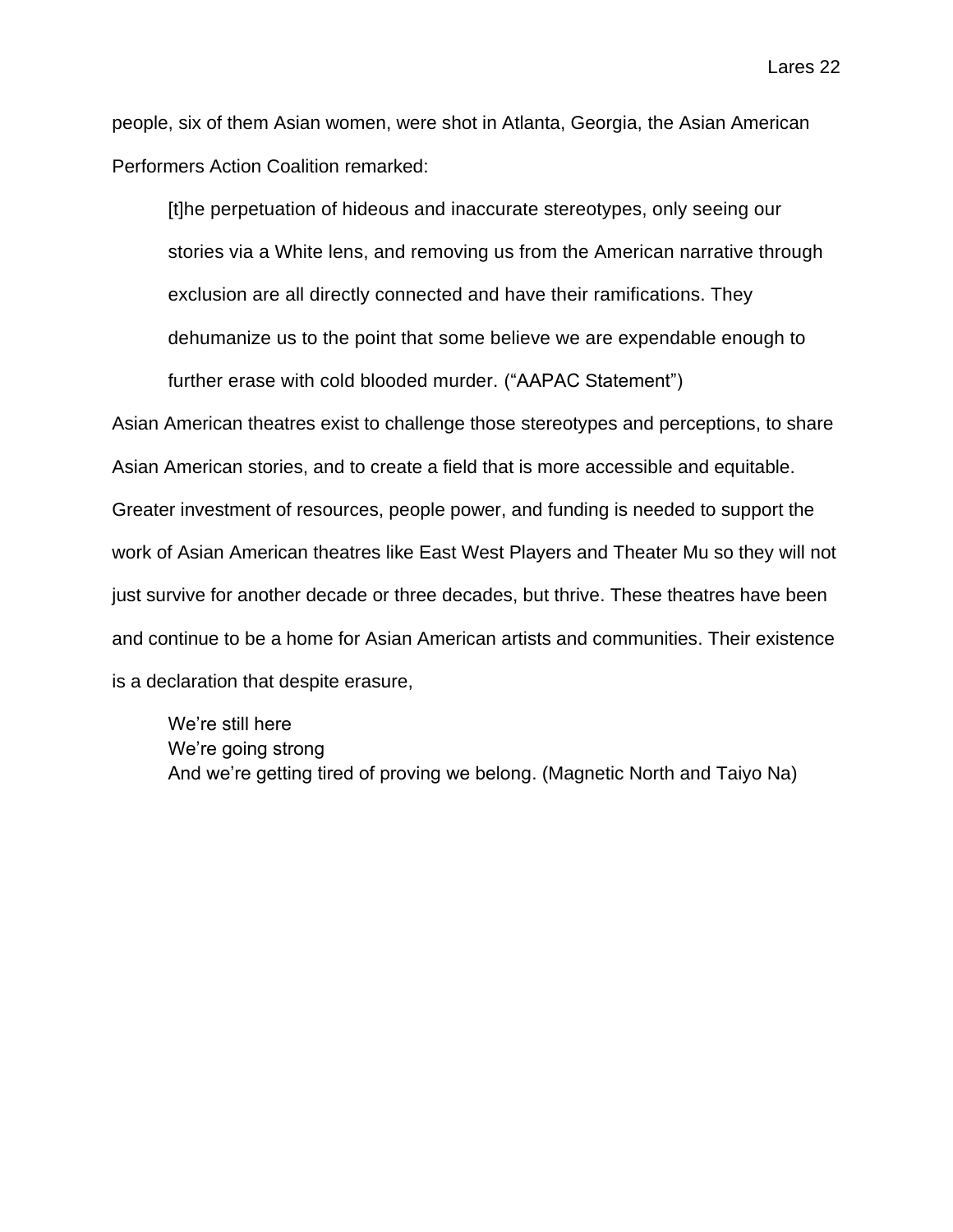# **Appendix – Biographies**

# **Tim Dang**

Tim Dang is a director/producer and is the recipient of the 2015 Society of Directors and Choreographers' Zelda Fichandler Award for transforming the regional theatre arts landscape through theatre. He is a Los Angeles County Arts Commissioner and serves on several committees including the Cultural Equity and Inclusion Initiative (Co-Chair from 2015-2020), the County's Economic Resiliency Task Force for which he is the Arts and Culture sector leader providing strategies and recommendations to the Board of Supervisors in response to Covid-19 and the civil unrest due to racial and social inequities across our country, and recently appointed to an ad hoc committee for Supervisorial District 1 for Measure J.

He is producing artistic director emeritus of East West Players (EWP), having run the longest running professional theatre of color in the United States for 23 years producing over a hundred plays and musicals for the mainstage.

Dang is on faculty at the USC School of Dramatic Arts and AMDA (American Musical and Dramatic Arts) College for the Performing Arts. His recent directorial credits include *Songs for a New World*, *Edges*, and *Ordinary Days* for AMDA College of the Performing Arts, *Vietgone* for L.A. Theatre Works, *The Joy Luck Club* for Sierra Madre Playhouse, *Pippin* for Pomona College, *The Emperor's Nightingale* for Mainstreet Theatre in San Bernardino County, and *Evita* at the University of Southern California.

Dang is a USC alumnus and started out as a performer before transitioning to a career in directing and becoming artistic director of a professional theatre company. He still manages to perform voiceovers such as *The Ghost of Tsushima*, *World of Warcraft: The Mists of Pandaria*, and *Avatar: The Last Airbender*.

## **Emily Kuroda**

Emily has performed in over 35 productions at East West Players in Los Angeles including Chay Yew's *RED* (LA Times Top 10). Other theaters: New York Theater Workshop (ENDLINGS), ART (*ENDLINGS*), Theatreworks (*LANGUAGE ARCHIVE, CALLIGRAPHY*), Page 73 (*TODAY IS MY BIRTHDAY*), Alliance Theater (*TIGER STYLE*) , Actors Theatre of Louisville (we, the invisibles), Pan Asian Rep (*BROTHERS PARANORMAL*), Playwright's Arena, South Coast Rep, Public Theater, La Jolla Playhouse, Seattle Rep, Singapore Repertory Theater, Berkeley Repertory Theater, Doolittle Theater, Huntington Theater (Boston), Los Angeles Theater Center, Zephyr Theater, LA Women's Shakespeare Company, and the Los Angeles Shakespeare Festival.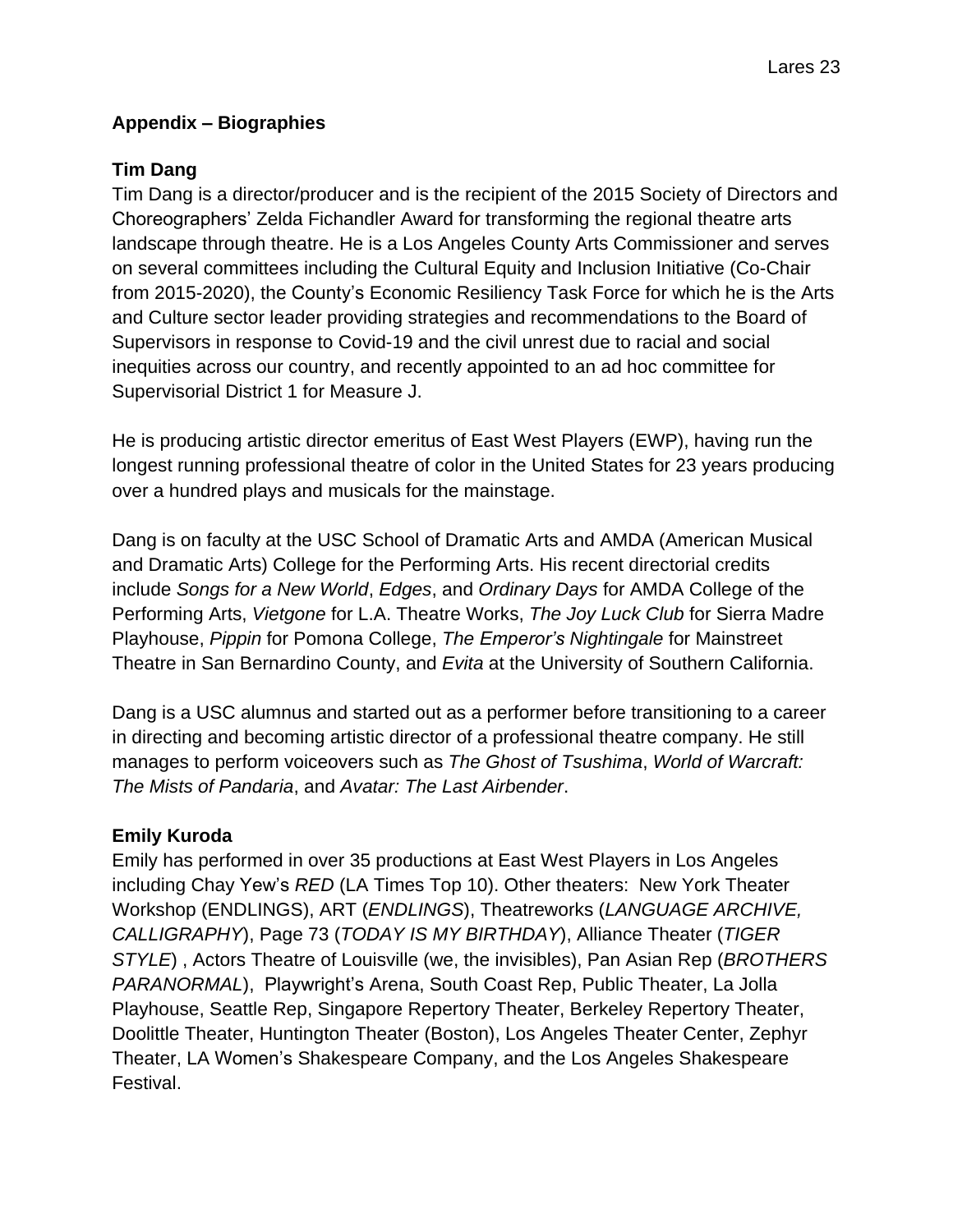Television: "THE POWER" Amazon, "GILMORE GIRLS", "ALL RISE" , "THE GOOD DOCTOR", "THE RESIDENT", "UNDER ONE ROOF", "DROP DEAD DIVA" (Margaret Cho's mother), " GREY'S ANATOMY", "THE MEDIUM". Films*: KIMI, PORCUPINE*, *PARTY BOAT, TAKE THE 10 , RED, PEEP WORLD, DAD, BROKEN WORDS, ABOUT LOVE* (Emmy nominated), *WORTH WINNING* and the award winning *THE SENSEI.*

She is the recipient of five Dramalogue Awards, a Garland Award for outstanding performance, and an L.A. Ovation award nomination for Best Lead Actress in a Play, Playwright's Arena Award, East West Players Rae Creevey Award, and the Entertainment Today Best Actress Award for her performance in "Winter People".

**Katie Hae Leo (she/her)** was born in Bucheon, South Korea and raised in Indiana. She is a writer and performer based in Saint Paul, Minnesota, whose creative work explores the multiple intersections between the adopted body and notions of race, gender, place, home, and (dis)ability. Her poetry and essays have appeared in journals such as *Asian American Literary Review*, *Kartika Review*, and *Water~Stone Review*. She has performed in venues such as Theater Mu, Dreamland Arts, Asian Arts Initiative (Philadelphia), Phoenix Art Museum, and University of Regina (Canada). Her awards include the James Wright Prize for Poetry, a Gesell Award for nonfiction, two Pushcart Prize nominations, and a Spark Leadership Award from the Coalition of Asian American Leaders. Katie is currently working on a young adult novel, initially supported by a Mirrors and Windows Fellowship for Indigenous writers and writers of color working in youth genres from The Loft Literary Center. She sits on the boards of Theater Mu and TaikoArts Midwest. [www.katiehaeleo.com](http://www.katiehaeleo.com/)

**Eric Sharp** is an actor, writer, and director based in Minneapolis with over 20 years of professional stage and screen experience. Commercial and voiceover clients include Netflix, HBO Max, Hulu, Independent Lens, Penguin Random House Audio, Best Buy, Mayo Clinic, Target, Orange Julius, 3M, Kwik Trip, and more. He has appeared onstage nationally and internationally at the Guthrie Theater, Ten Thousand Things, The Jungle Theater, Mixed Blood Theatre, Alliance Theatre, and the Minnesota, Toronto, and Edinburgh Fringe Festivals. Eric played Mowgli in *The Jungle Book* at Children's Theatre Company, and the young Dalai Lama on multiple tours of TigerLion Arts' *The Buddha Prince*. A member of the Artistic Advisory Committee at Theater Mu, Eric wrote and starred in the world premiere of *Middle Brother,* and has appeared in *Hot Asian Doctor Husband, Two Mile Hollow, Twelfth Night, Charles Francis Chan, Jr. .., Yellow Fever* and many more. He recently directed the educational video series *The Remix with Theater Mu* (available on YouTube), and created and produced the audio series: *You Shall Hear Me: Stories from Beyond*. Eric will be featured this summer in the Mu/Jungle Theater co-production of Lauren Yee's *Cambodian Rock Band*. He serves as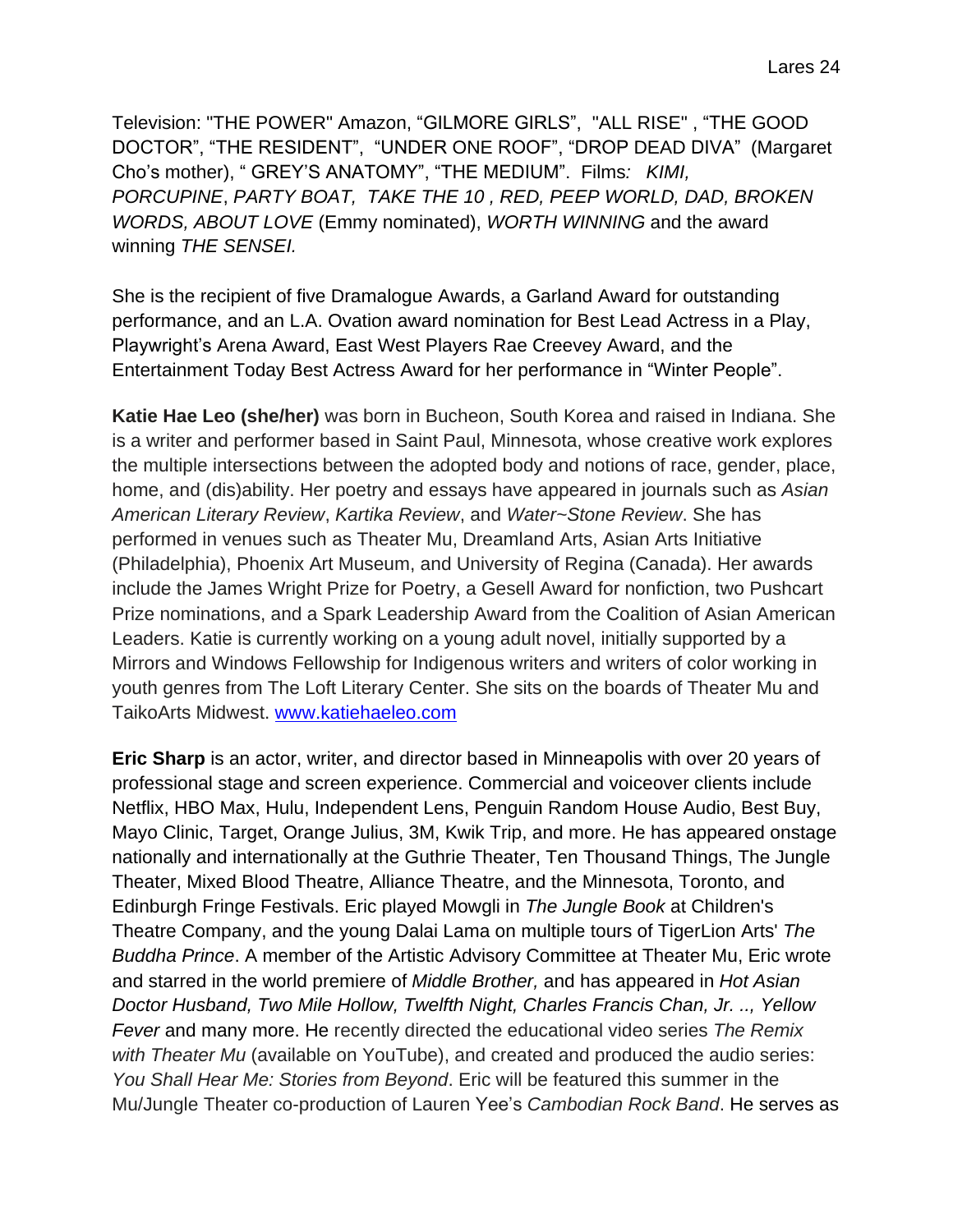curator for AKOA (All Kinds of Awesome): a live storytelling event featuring true stories from the international adoptee community [\(www.worksharp.org\)](http://www.worksharp.org/).

### **Lily Tung Crystal**

Lily Tung Crystal is an actor, director, and artistic director of Theater Mu in the Twin Cities. She is also the founding artistic director emeritus of [Ferocious Lotus Theatre](http://www.ferociouslotus.org/)  [Company](http://www.ferociouslotus.org/) in the Bay Area.

As a performer, Lily has worked with theatres across the country, including Berkeley Rep's Ground Floor, Cal Shakes, Crowded Fire, Magic Theatre, Mountain Play, New World Stages, Portland Center Stage, Ragged Wing, SF Playhouse, Syracuse Stage, Those Women Productions, and Woodminster. Favorite roles include: Prosecutor Li (*Chinglish*, Portland Center Stage/Syracuse Stage), Mrs. Shin/God #2/Niece (*Good Person of Szechwan*, Cal Shakes), Rachel Li/Rashida (*Tough Titty*, Magic Theatre), Amanda (*Private Lives*, Whirligig Theatre), Mom (*Interstate*, Mixed Blood Theatre), Lulu (*Cabaret,* SF Playhouse), Mrs. Park (Jay Kuo's *Worlds Apart,* Magic Theatre; New World Stages), and Korean #2 (*Songs of the Dragons Flying to Heaven,* Crowded Fire; BATCC nomination). She also does on-camera work and is represented by JE Talent.

Her directing work includes David Henry Hwang's *Chinglish* and *Flower Drum Song* at Palo Alto Players and the world premiere of Leah Nanako Winkler's *Two Mile Hollow* at Ferocious Lotus, all for which she was named a Theatre Bay Area Award finalist for Outstanding Direction. She also recently directed Jiehae Park's *peerless* for Theater Mu and the musical *Allegiance* at Contra Costa Civic Theatre.

Lily is a 2016 YBCA 100 honoree, named by Yerba Buena Center for the Arts as a "creative pioneer making the provocations that will shape the future of culture."

**Saymoukda Duangphouxay Vongsay** aka Refugenius is a Lao American writer. She was born in a refugee camp in Nongkhai, Thailand and immigrated to Minnesota in 1985. Because of her unique background, her work is focused on creating tools and spaces for the amplification of refugee voices through poetry, theater, and experimental cultural production.

CNN's "United Shades of America" host W. Kamau Bell called her work "revolutionary." Governor Mark Dayton recognized her artistic contributions with a "Lao Artists Heritage Month" Proclamation. She's a 2019 recipient of a Sally Award for Initiative from the Ordway Center for Performing Arts which "recognizes bold new steps and strategic leadership undertaken by an individual...in creating projects or artistic programs never before seen in Minnesota that will have a significant impact on strengthening Minnesota's artistic/cultural community." Her plays have been presented by the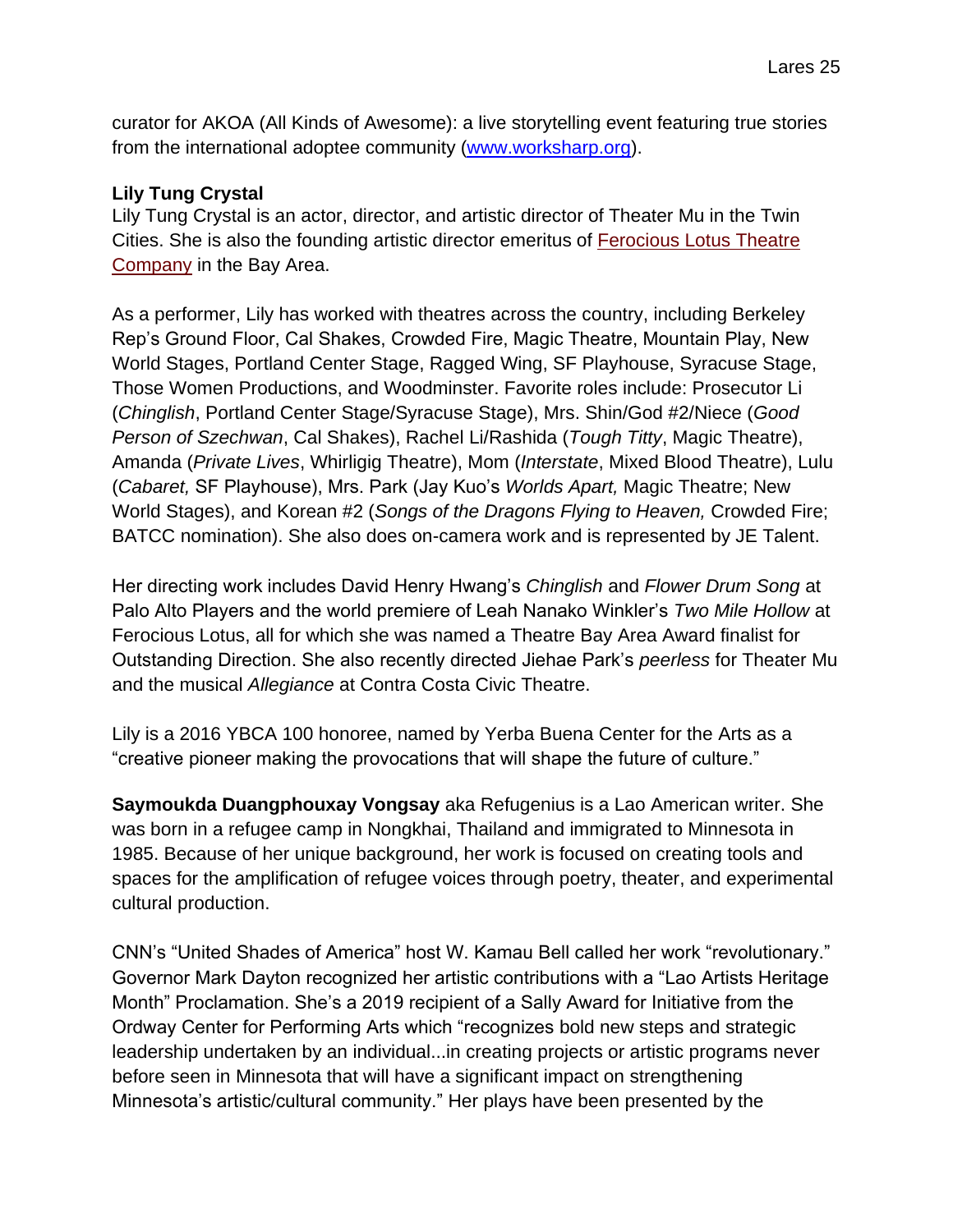Smithsonian Asian Pacific American Center, Theater Mu, Consortium of Asian American Theater Artists, Theater Unbound, and elsewhere. She was a 2018 Playwright's Center and 2011 and 2012 Theater Mu fellow in playwriting, a 2018 Loft Literary Center fellow in poetry, a 2019 Loft Literary Center fellow in children's and young adult literature, a 2018 Twin Cities Media Alliance fellow in public art, and a 2017 Aspen Ideas Bush Foundation fellow.

Her poetry, essays, plays, and short stories can be found in the Asian American Literary Review, Massachusetts Review, Jungle Azn Magazine, Rubin Museums' Spiral Magazine, Journal for Southeast Asian American Education and Advancement, Saint Paul Almanac, as well as on coffee sleeves (Coffee House Press) and on metro transit (Saint Paul Almanac).

She's received creative grants from the Jerome Foundation, Bush Foundation, John S. and James L. Knight Foundation, MAP Fund, Andy Warhol Foundation, Visual Arts Fund, Forecast Public Art, Metropolitan Regional Arts Council, and the MN State Arts Board, and elsewhere. She holds a Master in Liberal Studies degree and co-hosted a podcast on Minnesota Public Radio. She is currently a National Playwright in Residence at Theater Mu, a program of The Andrew Mellon Foundation. The award comes with a nearly \$200,000 stipend and a \$30,000 professional development microfund. In January 2021, McKnight Foundation named her a Fellow in Community-Engaged Practice Art. The award comes with a \$25,000 stipend and a \$3,000 development fund. At the end of January 2021, Saymoukda received a Jerome Hill Artist Fellowship for Playwriting. The award comes with a \$50,000 stipend and professional development resources.

### **Greg Watanabe**

Greg made his Broadway debut in *Allegiance* and was recently seen in Cambodian Rock Band at Victory Gardens, The City Theatre Pittsburgh, Merrimack Repertory Theatre and *Hold These Truths* at Virginia Stage Company.

Other appearances include world premiere productions of *The Ballad Of Yachiyo* (Berkeley Repertory Theatre, Seattle Repertory Theatre, Public Theater-New York), *The Summer* Moon (A Contemporary Theater, South Coast Repertory Theatre), *The Happy Ones* (South Coast Rep, L.A. Drama Critics Circle nomination for Best Featured Performance) and *Extraordinary Chambers* (The Geffen Playhouse, Ovation nomination for Best Featured Actor).

Other appearances include *Golden Child* (Signature Theater), *Yellow Face* (Mo'olelo Performing Arts Company, San Diego Theater Critics Circle nomination for Outstanding Lead Performance in a Play)*.*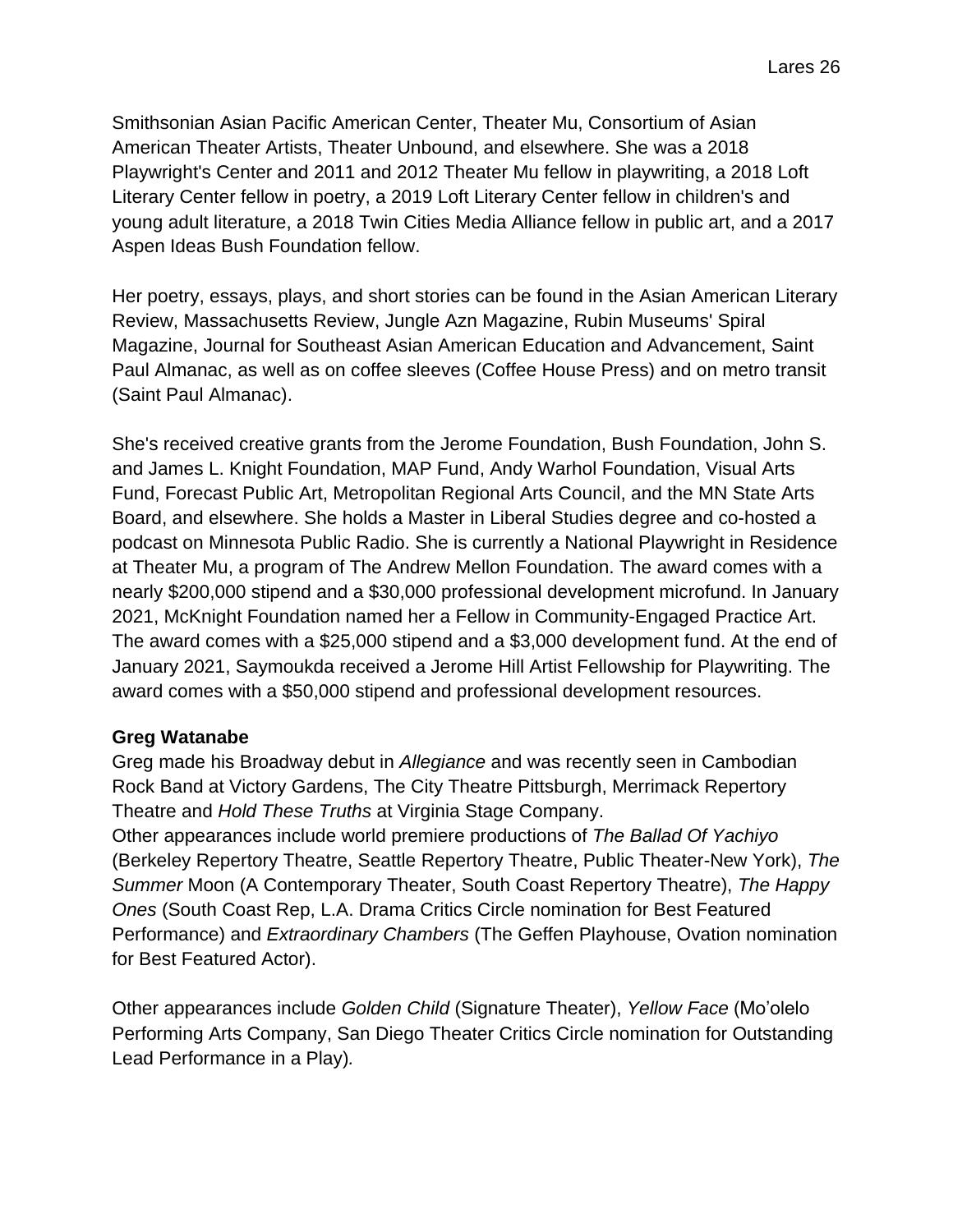### WORKS CITED

- "\$12.6 Million Initiative Offers New Funding for Black, Indigenous, Latinx, and Asian American-Led Arts Organizations." *McKnight Foundation*, 18 May 2021, www.mcknight.org/news-ideas/12-6-million-initiative-offers-new-funding-forblack-indigenous-latinx-and-asian-american-led-arts-organizations/. Accessed 22 Mar. 2022.
- "AAPAC Statement." *Counting Together*, 2021, countingtogether.org/spotlight/aapacstatement. Accessed 30 Mar. 2022.

"About East West Players." *East West Players*, eastwestplayers.org/about-us/. Accessed 31 Aug. 2021.

*Asian Americans*. Series produced by Renee Tajima-Peña, 2020.

Budiman, Abby, and Neil G. Ruiz. "Asian Americans Are the Fastest-Growing Racial or Ethnic Group in the U.S." *Pew Research Center*, 9 Apr. 2021,

www.pewresearch.org/fact-tank/2021/04/09/asian-americans-are-the-fastest-

growing-racial-or-ethnic-group-in-the-u-s/. Accessed 21 Feb. 2022.

Chang, Jeff. *We Gon' Be Alright: Notes on Race and Resegregation*. Picador, 2016.

Dang, Tim. Personal interview. 8 Dec. 2021.

"East West Players Recognized as One of America's Cultural Treasures, Receiving \$2 Million Grant from the Ford Foundation." *East West Players*, 2022, eastwestplayers.org/ewp-fordfoundation/. Accessed 22 Mar. 2022.

Easter, Makeda. "For Race-Specific Theater Companies, the Fight for Diversity Onstage Is Far from Over." *Los Angeles Times*, 13 June 2019,

www.latimes.com/entertainment/arts/la-et-cm-culturally-specific-theaters-east-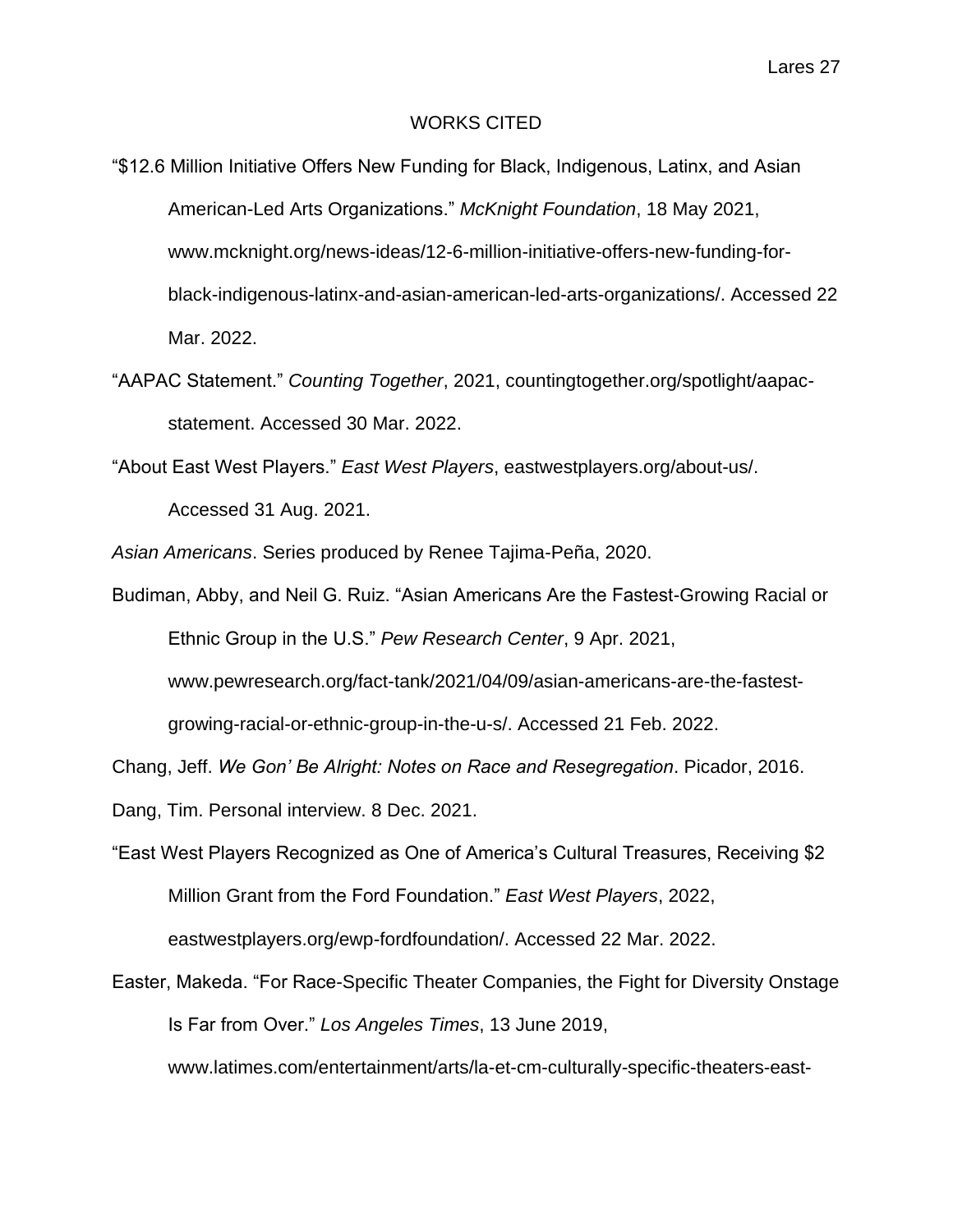west-players-apollo-latino-theater-company-20190613-story.html. Accessed 29 Mar. 2022.

"FAQs: America's Cultural Treasures." *Ford Foundation*, 2022, www.fordfoundation.org/news-and-stories/news-and-press/news-additionalpages/faqs-america-s-cultural-treasures/. Accessed 22 Mar. 2022.

Jones, Nicholas, et al. "2020 Census Illuminates Racial and Ethnic Compositions of the Country." *United States Census Bureau*, 12 Aug. 2021, www.census.gov/library/stories/2021/08/improved-race-ethnicity-measuresreveal-united-states-population-much-more-multiracial.html. Accessed 6 Apr. 2022.

Kang, Jay Caspian. *The Loneliest Americans*. Crown, 2021.

Kim, Ju Yon. "Fifth National Asian American Theater Conference and Festival (Review)." *Theatre Journal*, vol. 69, no. 3, Sept. 2017, pp. 429–32. *ProQuest*, dx.doi.org/10.1353/tj.2017.0054. Accessed 15 Feb. 2022.

Kim Lee, Esther. *A History of Asian American Theatre*. Cambridge UP, 2006.

Kochhar, Rakesh, and Anthony Cilluffo. "Income Inequality in the U.S. is Rising Most Rapidly Among Asians." *Pew Research Center*, 12 July 2018,

www.pewresearch.org/social-trends/2018/07/12/income-inequality-in-the-u-s-is-

rising-most-rapidly-among-asians/. Accessed 13 May 2021.

Kuroda, Emily. Personal interview. 19 Mar. 2022.

Lee, Erika. "Asian American Studies in the Midwest: New Questions, Approaches, and Communities." *Journal of Asian American Studies*, vol. 12, no. 3, Johns Hopkins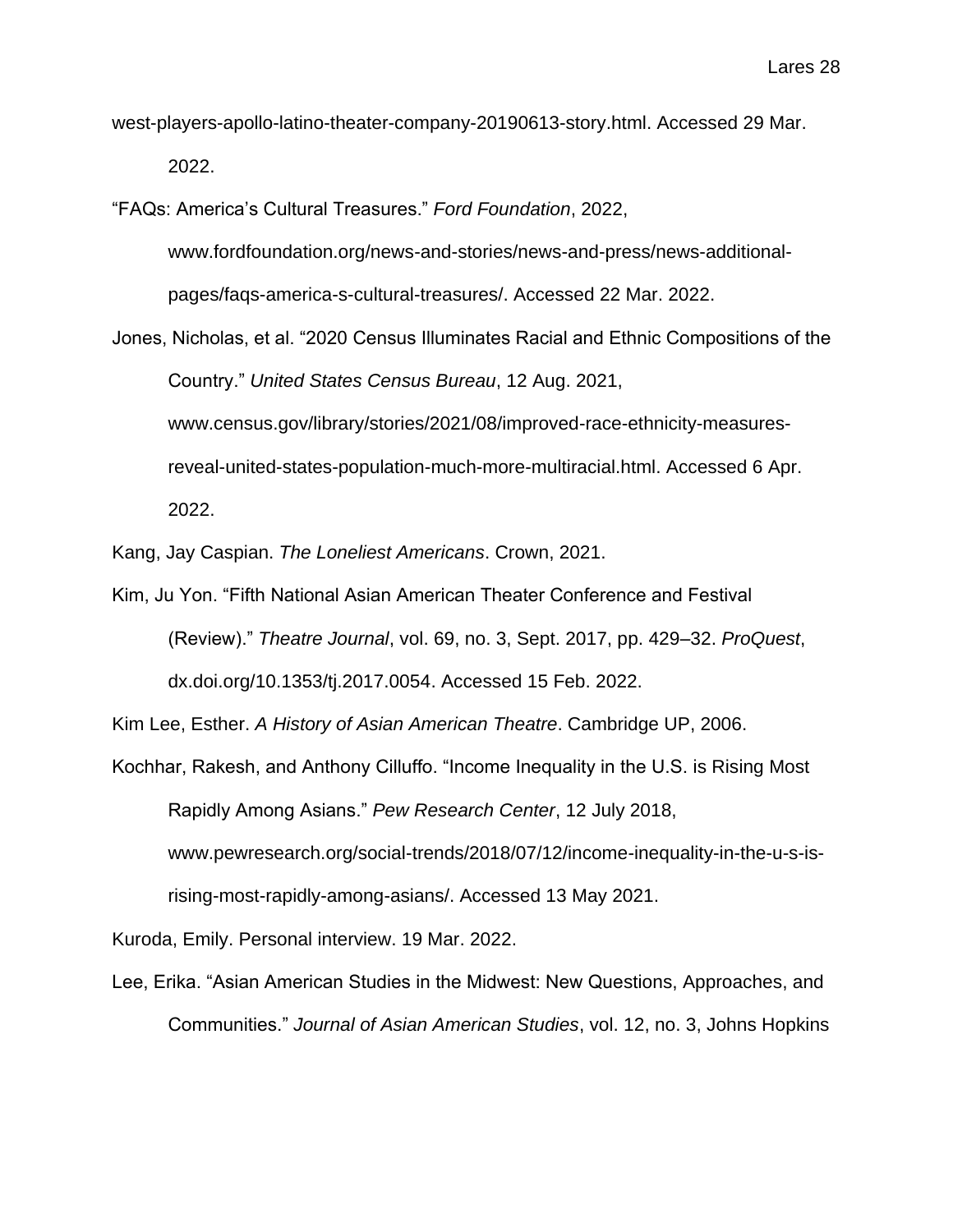UP, 2009, pp. 247–73. *Project MUSE*, doi.org/10.1353/jaas.0.0045. Accessed 30 Mar. 2022.

Leo, Katie Hae. Personal interview. 10 Mar. 2022.

- Luo, Michael. "The Forgotten History of the Campaign to Purge Chinese from America." *The New Yorker*, Condé Nast, 22 Apr. 2021. www.newyorker.com/news/dailycomment/the-forgotten-history-of-the-purging-of-chinese-from-america. Accessed 27 Mar. 2022.
- Maeda, Daryl J. *Chains of Babylon: The Rise of Asian America*. U of Minnesota P, 2009.
- Magnetic North and Taiyo Na. "We Belong '21." *We Belong '21,* 2021. *Bandcamp,*  homewordsound.com/track/we-belong-21-feat-ann-one-prod-by-chucky-kim.

"Mission." *Theater Mu*, www.theatermu.org/mission. Accessed 17 Sept. 2021.

Nishimura, Jeffrey. "Play(ing) in the Pear Garden: Theater and the Makings of the Asian American Identity." *Asian American Literature: Discourses and Pedagogies*, vol. 1, 2010, pp. 27–34. *SJSU ScholarWorks,*

scholarworks.sjsu.edu/cgi/viewcontent.cgi?article=1004&context=aaldp. Accessed 14 Feb. 2022.

Ong, Paul M., and Tania Azores. *Asian Pacific Americans in Los Angeles: A Demographic Profile*. University of California Los Angeles Asian American Studies Center, June 1991,

www.aasc.ucla.edu/resources/policyreports/RedistrictingPamphlets/Asian%20Pa cific%20Americans%20in%20Los%20Angeles%20-

%20A%20Demographic%20Profile\_Color.pdf. Accessed 1 Apr. 2022.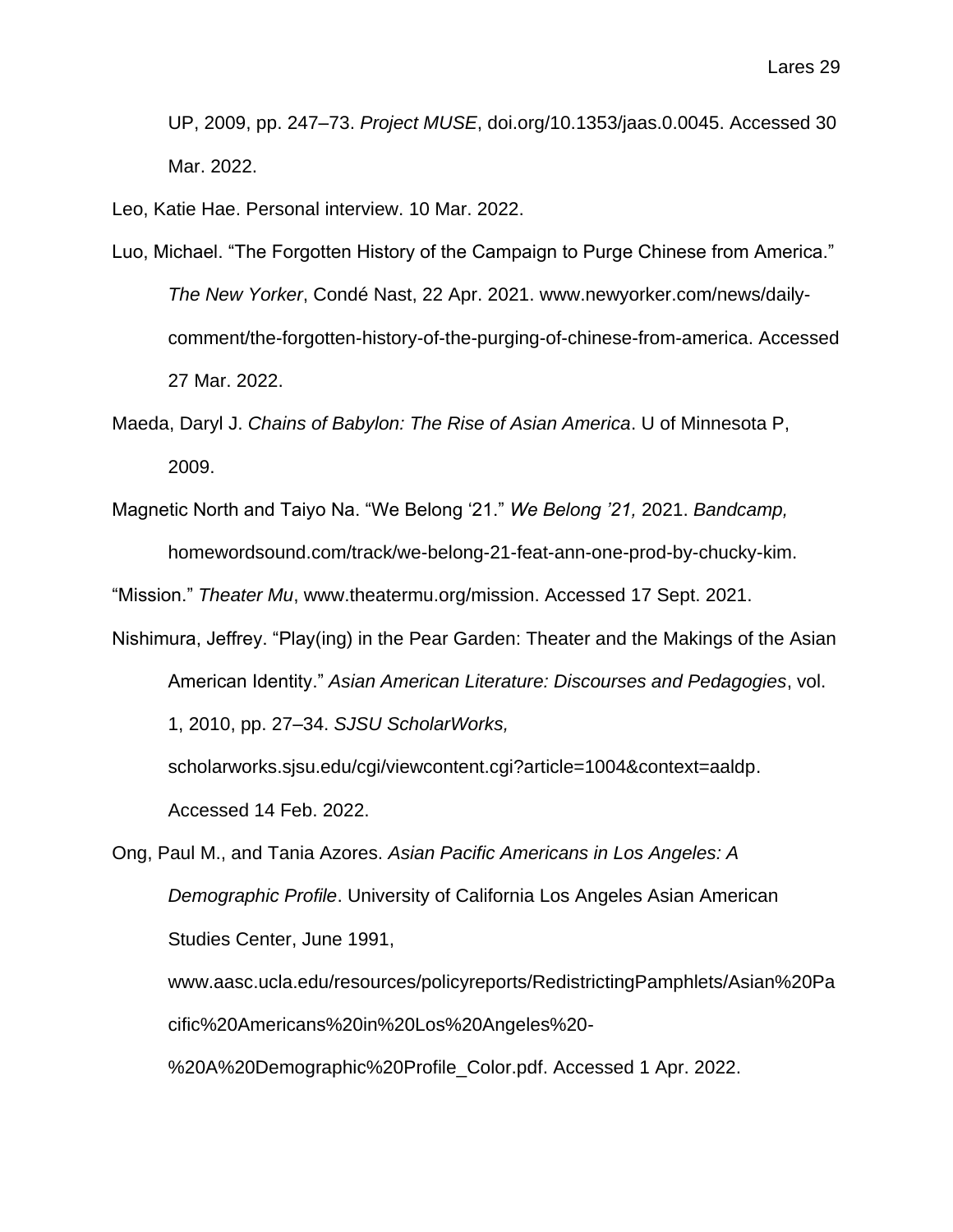"Our 55th Season." *East West Players*, eastwestplayers.org/55thseasonshows/. Accessed 6 Apr. 2022.

Park Hong, Cathy. *Minor Feelings: An Asian American Reckoning*. One World, 2020.

- "Production History." *Theater Mu*, www.theatermu.org/production-history. Accessed 6 Apr. 2022.
- "Production History and Archive 2000s." *East West Players*, eastwestplayers.org/aboutus/production-history-and-archive/production-history-2000s/. Accessed 17 Apr. 2022.
- "Raise Your Ranking." *National Assembly of State Arts Agencies,* 2022, nasaaarts.org/nasaa\_research/raise-your-ranking/. Accessed 22 Mar. 2022.
- Reyes, Andrew Thomas and Rose E. Constantino. "Asian American Women's Resilience: An Integrative Review." *Asian/Pacific Island Nursing Journal*, vol. 1, no. 3, 2016, pp. 105–15. *Digital Scholarship@UNLV,*

doi.org/10.9741/23736658.1048. Accessed 22 Jan. 2022.

Sharp, Eric. Personal interview. 8 Mar. 2022.

Shimakawa, Karen. "Asians in America: Millennial Approaches to Asian Pacific American Performance." *Journal of Asian American Studies*, vol. 3, no. 3, Johns Hopkins UP, 2000, pp. 283–97. *Project MUSE*, doi.org/10.1353/jaas.2000.0041. Accessed 30 Mar. 2022.

Shiomi, Rick. Personal interview. 25 Mar. 2022.

Takaki, Ronald. *Strangers From a Different Shore: A History of Asian Americans*.

Updated and revised, Back Bay Books, 1998.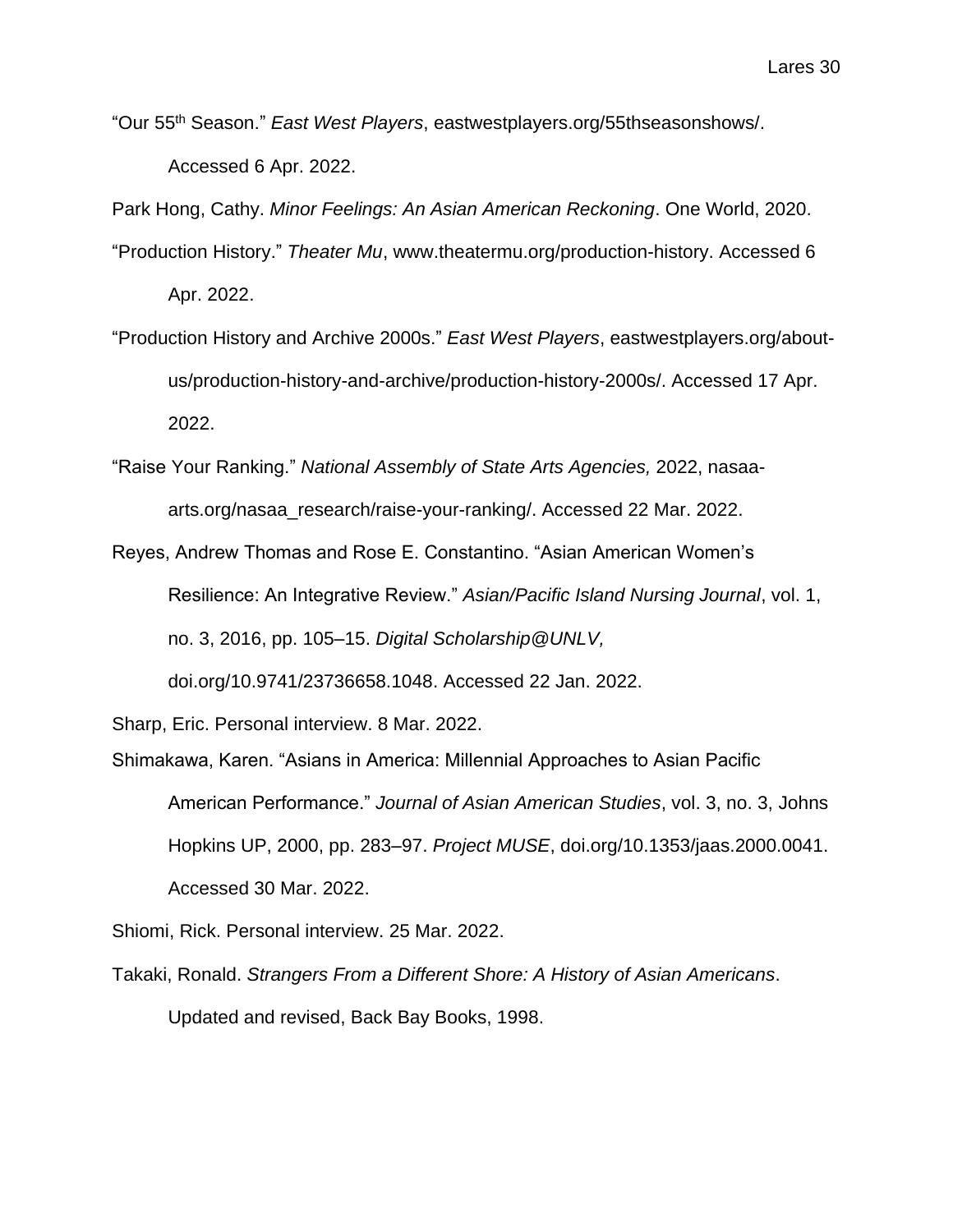*The Visibility Report: Racial Representation on NYC Stages 2018-2019*. Asian American Performers Action Coalition, 2021, www.aapacnyc.org/2018-2019.html. Accessed 28 Sept. 2021.

Tran, Diep. "Invisibility and Objectification Can Kill: American Theatre's Anti-Asian Problem." *American Theatre*, Theatre Communications Group, 7 Apr. 2021, www.americantheatre.org/2021/04/07/invisibility-and-objectification-can-killamerican-theatres-anti-asian-problem/. Accessed 16 Feb. 2022.

Tung Crystal, Lily. Personal interview. 23 Feb. 2022.

United States, Department of Commerce, Census Bureau. *1990 Census of Population: General Population Characteristics - Minnesota*.

www2.census.gov/library/publications/decennial/1990/cp-1/cp-1-25.pdf.

Accessed 21 Feb. 2022.

Vespa, Jonathan, et al. "Demographic Turning Points for the United States: Population Projections for 2020 to 2060", *United States Census Bureau*, Mar. 2018, www.census.gov/content/dam/Census/library/publications/2020/demo/p25- 1144.pdf. Accessed 24 Mar. 2021.

Vongsay, Saymoukda. Personal interview. 7 Mar. 2022.

Voss, Dr. Zannie, and Dr. Glenn Voss. *The Alchemy of High-Performing Arts Organizations, Part II: A Spotlight on Organizations of Color*. SMU DataArts, Mar. 2021, culturaldata.org/pages/the-alchemy-of-high-performing-artsorganizations-a-spotlight-on-organizations-of-color/. Accessed 16 Feb. 2022.